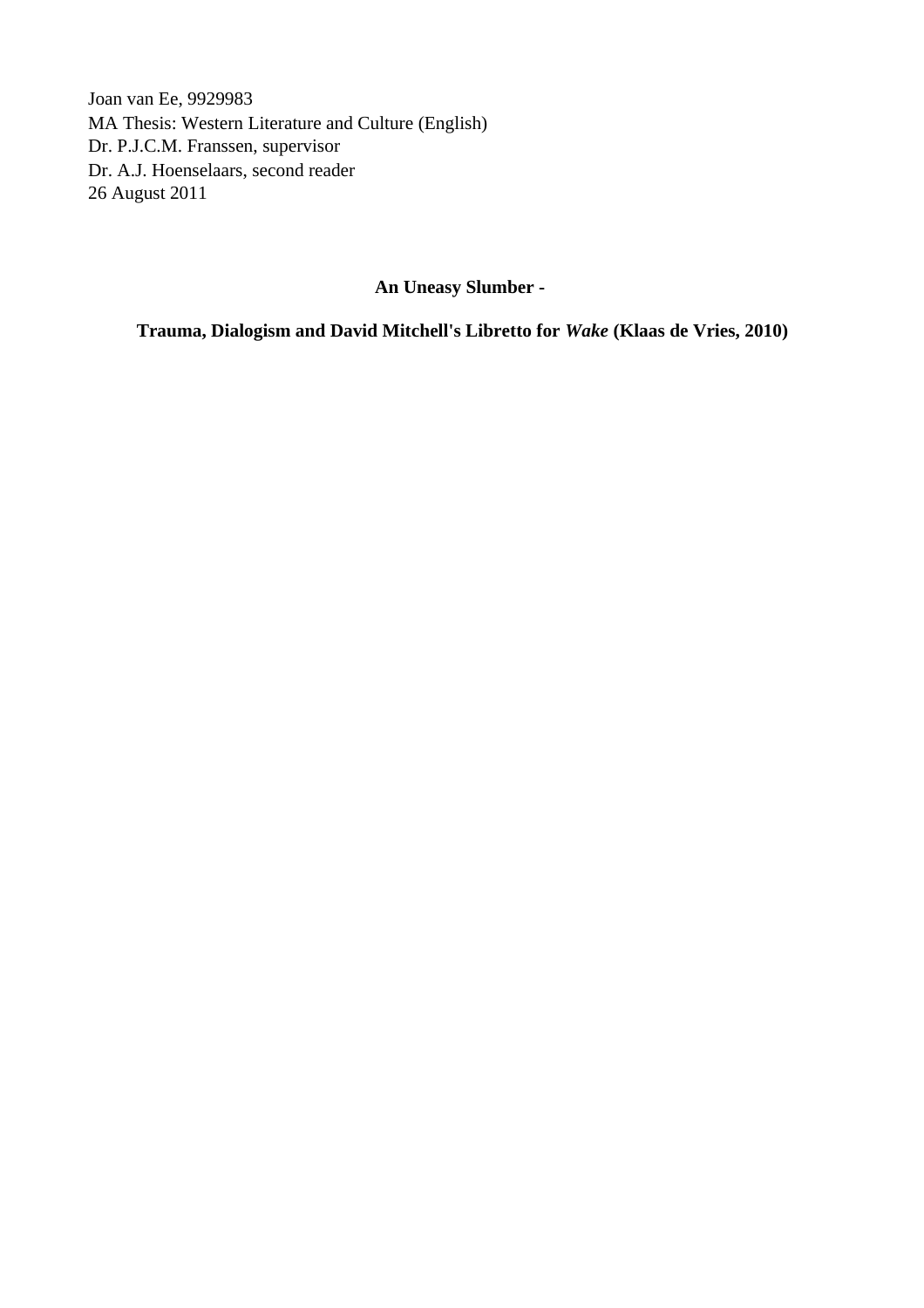# **Acknowledgements**

I would like to thank Paul Franssen, my supervisor, for his dedication and patience, Ton Hoenselaars for generously stepping in when he did, and Wander Boessenkool for his unrelenting support. Many thanks also to Muziek Centrum Nederland for providing a recording of *Wake*, and to Emanuel Overbeek for putting me in touch with them.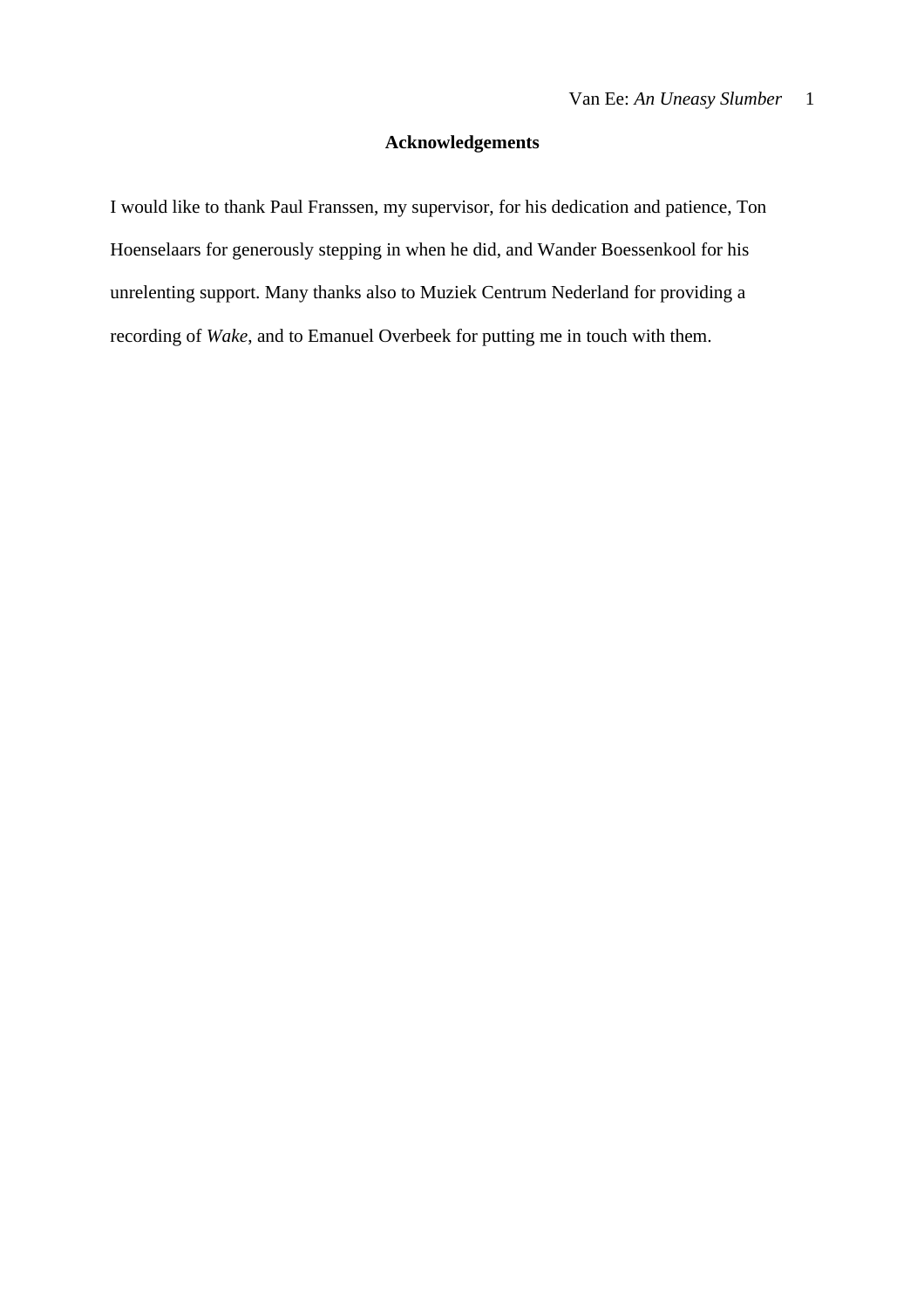## **Contents**

| <b>Acknowledgements</b>                                       | $\mathbf{1}$ |
|---------------------------------------------------------------|--------------|
| <b>Introduction</b>                                           | 3            |
| "There are many rooms in my father's mansion"<br>$\mathbf{1}$ | 9            |
| $\overline{2}$<br>An uneasy slumber and a haunting house      | 19           |
| 3<br><b>Finding and fitting forms: Mijn Enschede</b>          | 29           |
| <b>Conclusion</b>                                             | 33           |
| <b>Works cited</b>                                            | 36           |
| <b>Appendix</b>                                               | 39           |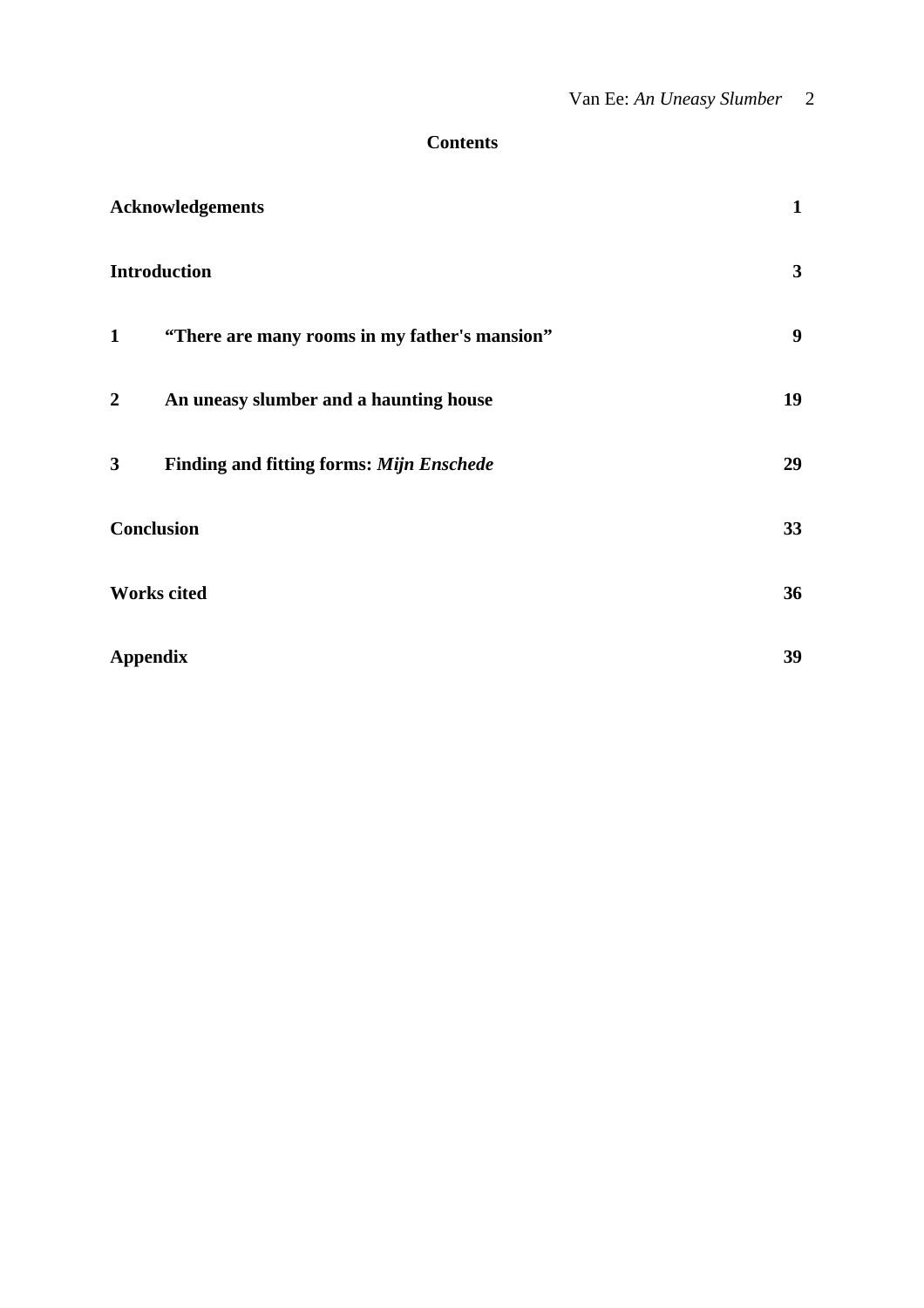#### **Introduction**

In September 2009, the University of St Andrews' School of English dedicated a two-day conference to the work of best-selling author David Mitchell. Much was made (see e.g. Carolyn Kellogg, *LA Times*, William Skidelsky writing for the *Guardian*, and the discussion following another *Guardian* blog post by Alison Flood) of Mitchell's status as a relative newcomer, his first novel having been published only a decade before, and his core oeuvre consisting of no more than four novels at the time of the conference. Another question, one that remained largely implicit throughout the discussion, was whether it would be at all appropriate to deal with a body of work as obviously accessible and enjoyable as Mitchell's within a scholarly context. The first of the two binaries implied here – the idea that literary analysis is not a matter of enjoyment – remains a matter of personal inclination, and will not be dealt with here. The second binary opposition was addressed by presenting author Courtney Hopf in a comment on Carolyn Kellogg's article, in which she confessed to feeling "troubled by the implication that David Mitchell is somehow not worthy of academic study," and wondered whether this was merely because Mitchell is still alive and well. In the light of a specific passage from one of Mitchell's own novels, I would like to suggest an alternative interpretation.

As part of a paean to Ursula K. le Guin's influence on authors of his generation, *Guardian* blogger Scott Timberg cites a scene from Mitchell's fourth novel, *Black Swan Green*, in which its thirteen-year-old protagonist and first-person narrator, Jason, is groomed for literary greatness by an emphatically high-modernist, Flemish-born mentrix. Eva van Outryve-Crommelynk, "a desiccated but still glamorous aristocrat of the old school" (Timberg) and one of the many recurring characters in Mitchell's novels, not only chides Jason for his ignorance of the Continental literary canon, but rejects his personal taste in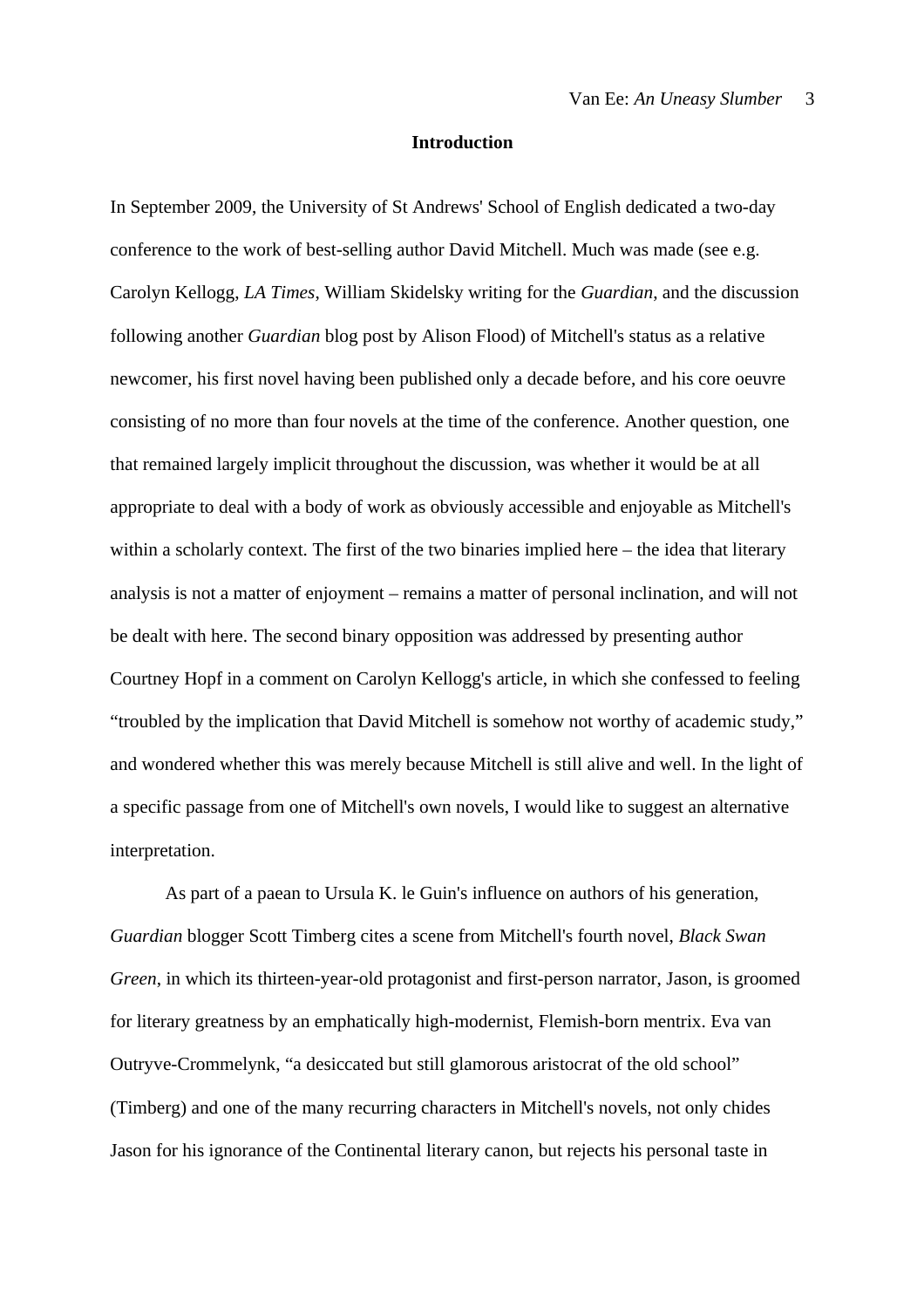writing (*Black Swan Green* 203-4, italics in the original):

I mentally scanned my bookshelf for the really impressive names. 'Isaac

Asimov. Ursula le Guin. John Wyndham.'

'*Assy-smurf*? *Ursular Gun*? *Wind-'em*? These are modern poets?'

'No. Sci-fi, fantasy. Stephen King, too. He's horror.'

'"Fantasy"? Pffft! Listen to Ronald Reagan's homilies! "Horror"? What of Vietnam, Afghanistan, South Africa? Idi Amin, Mao Tse-tung, Pol Pot? Is not enough horror? I *mean*, who are your *masters*? Chekhov?'

'Er... no.'

'But you have read *Madame Bovary*?'

(I'd never heard of her books.) 'No.'

'Not even,' she looked ratty now, 'Hermann Hesse?'

'No.' [...] 'We don't really do Europeans at school...'

For now, out of the many concepts and assumptions packed into this brief passage, I would like to turn to the idea that speculative fiction does not deal with real life and, partly as a consequence, cannot be classified as literature. *Black Swan Green* itself may not incorporate any obvious features associated with fantasy or science fiction, but *Cloud Atlas* (2004), arguably Mitchell's best-known work to date, relies heavily on a number of speculative tropes. "An Orison of Sonmi-451" features a setting – a near future dominated by a totalitarian world order – and protagonist – a lone dissident hopelessly outmanoeuvred by corporate conspiracy – that place it squarely within a (largely non-Continental) tradition of dystopian speculative writing that has managed to unite non-naturalistic elements with an undeniable literary respectability. The next section, however, a tale of one man's life after the fall of civilisation entitled "Sloosha's Crossin' an' Ev'rythin' After," cannot rely on a similarly canonical pedigree. I would argue that any reluctance to consider David Mitchell's work in literary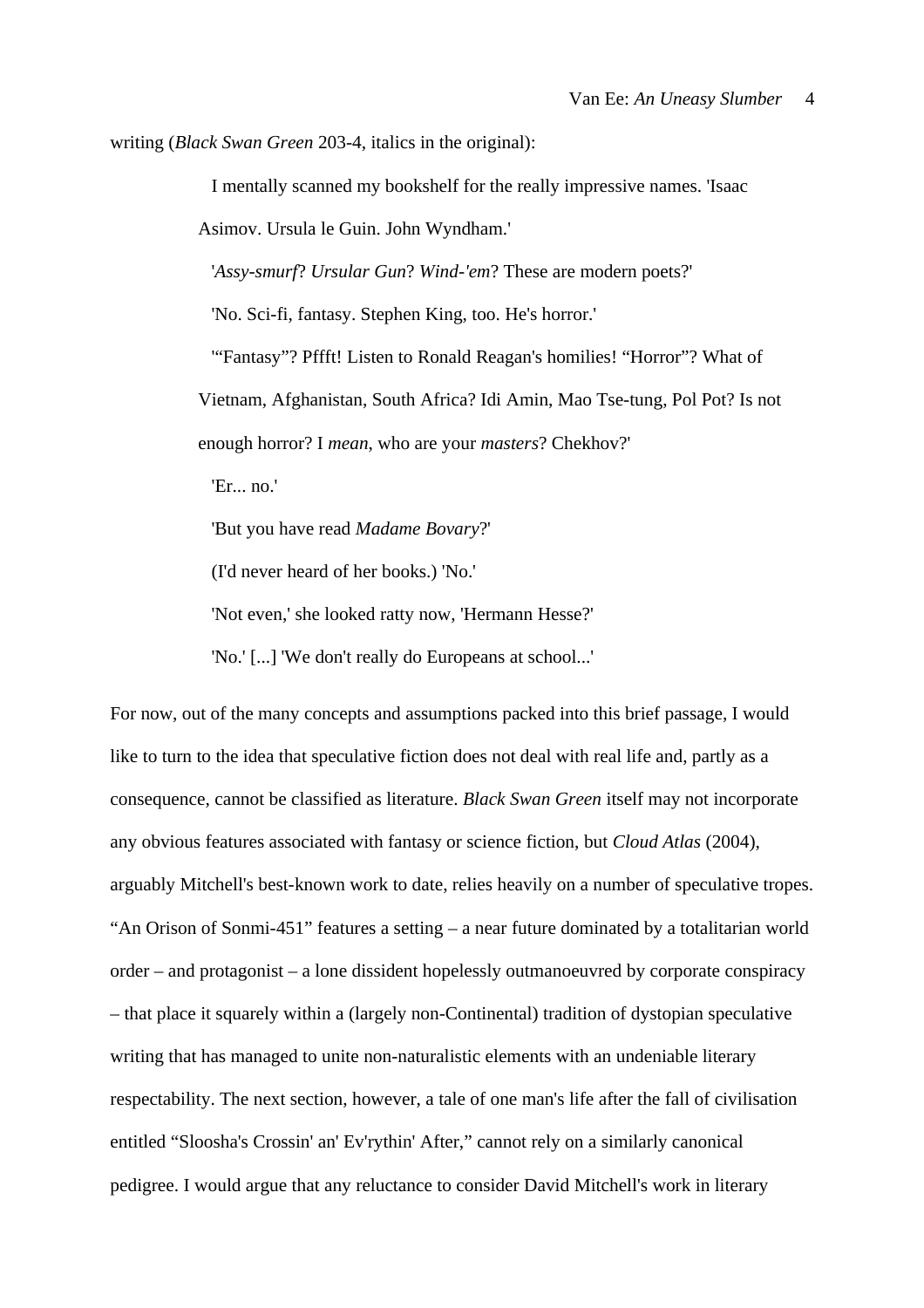terms is likely to be connected to his reliance on a frame of reference that continues to operate in the margins of the literary establishment, in edgier, often transdisciplinary areas of research such as Postcolonial or Gender Studies.

It seems fitting that an author who has shown such a willingness to engage academically disreputable types of text should commit himself to writing in another marginal genre: the libretto. As Albert Gier argues in the opening chapter of his monograph on the libretto as literary text, a number of nineteenth-century developments – the emergence of Grand Opéra, coupled with a tendency to darken the auditorium during performance and ever heavier orchestration, compromising singers' comprehensibility – eroded the respectability of text in opera to the point where libretti tend to be ridiculed in some circles and roundly ignored in others. Gier (17) quotes Peter Hacks' "Versuch über das Libretto," in which Hacks dismisses libretti as that part of opera which it would not be worth the effort to go into analytically. Without going into the merits of the genre per se, it should be worthwhile to consider the text David Mitchell wrote at the request of composer Klaas de Vries, who had been commissioned to write an opera for the decennial commemoration of what is known in the Netherlands simply as the fireworks disaster ("de vuurwerkramp"). On 13 May, 2010, ten years to the day after a fire in a fireworks storage facility caused an explosion that killed 23 people, wounded nearly a thousand more, and flattened an entire residential area in the Dutch city of Enschede, Nationale Reisopera (Dutch Touring Opera, itself based in Enschede) premiered *Wake*, "an opera in four acts, with electronic music by René Uijlenhoet," in a production by Stephen Langridge, with designs by Conor Murphy.

De Vries and Mitchell's unlikely partnership ("collaboration – a rare spice for a writer who lives in rural Ireland," as Mitchell quipped in an article he wrote on the project for the *Guardian*) has been covered on both sides of the North Sea, in pieces that highlighted some or all of the following: De Vries' lengthy search for a way into the project, which he did not find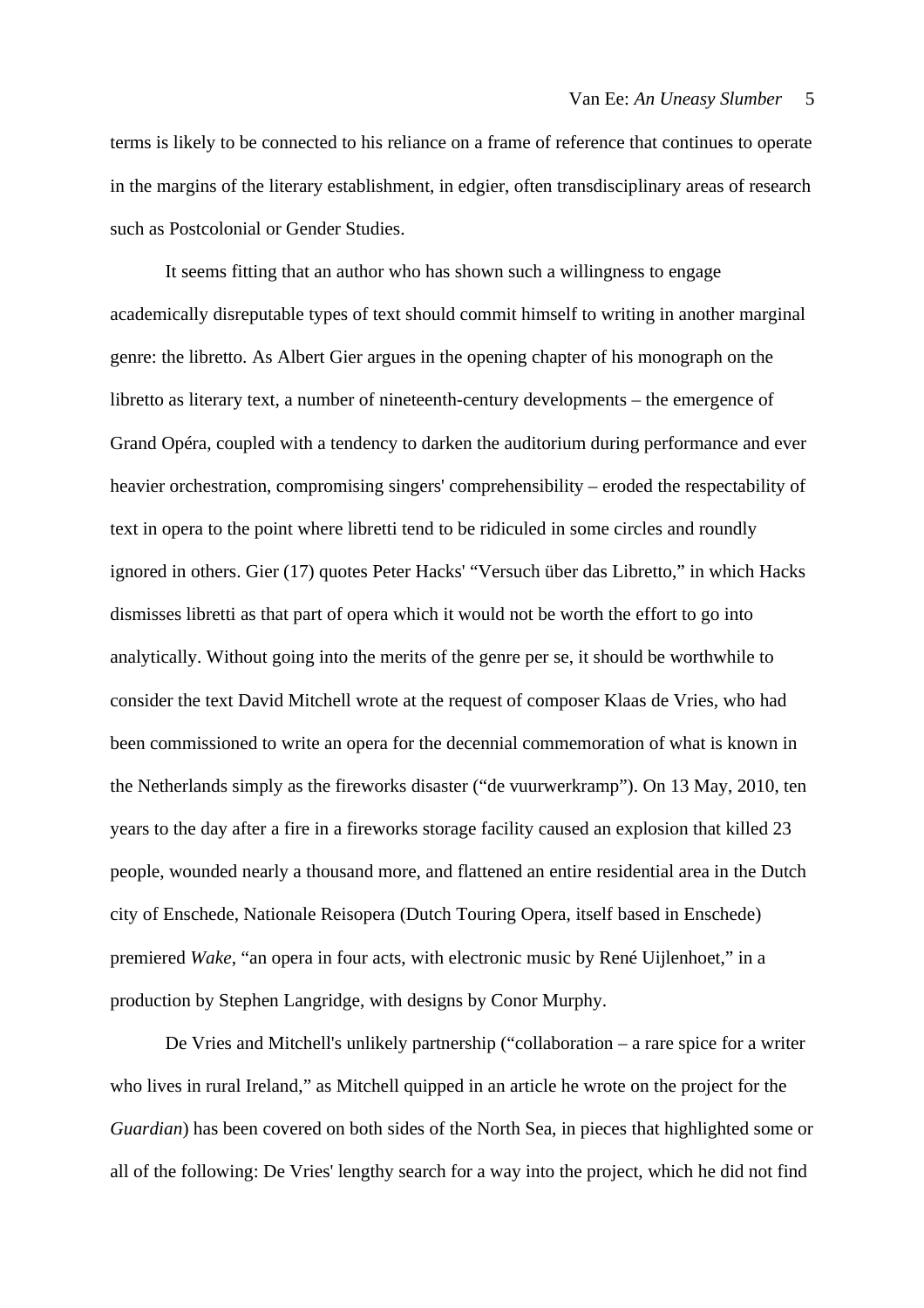until reading *Cloud Atlas* and deciding he had found his librettist (see e.g. Corinne van den Hoeven's radio documentary, *Terug Naar Enschede*); Mitchell's initial reluctance to take part (dealt with at length in his article for the *Guardian*); and both parties' persistent doubts whether they would be able to treat the matter responsibly, that is, without either insulting or traumatising anyone involved any further. The latter was resolved, in part, by despecifying the opera's subject matter. *Wake* would not be about Enschede or fireworks; instead, the piece came to be based around a cross-section – quite literally so – of ordinary lives in a single three-by-three apartment building "on an ordinary evening in an unnamed city" (Mitchell, "Adventures in Opera"). In a subsequent episode (depicted only in retrospect, through spoken accounts given by surviving characters), the building would be destroyed, along with those living within its walls, during an unspecified but catastrophic event. As if to further underscore the aimed-for universality of the individual stories they tell, the opera's two central acts are framed by choruses that evoke the collective experience of religious ritual. *Wake* opens with a one-act oratorio, a requiem, "the collective, traditional ritual answer to loss on a large scale"<sup>[1](#page-6-0)</sup> (De Vries 13), and closes with what De Vries refers to as a mystery play, an "impossible conversation" between the Living, the Dead and a Memory Chorus. In an online promotional video for the production ("Certo Report"), De Vries refers to the transition between acts one and two as "a move back in time." *Wake*'s departure from chronological order – opening with a Mass for the Dead in honour of those who, in a subsequent act, are still very much alive – problematises the idea of closure. It also suggests a circular motion, a sense of recurrence that brings to mind the cyclical imagery in William Wordsworth's "A slumber did my spirit seal."[2](#page-6-1) Quoted in full, the poem concludes *Wake*'s fourth and final act, which De Vries (18) mentions conceiving as "one big lullaby" that "holds everything together."

<span id="page-6-0"></span><sup>1</sup> With the exception of lines quoted from *Mijn Enschede*, which are based on the film's subtitles, all English renditions of material from Dutch sources are my own.

<span id="page-6-1"></span><sup>2</sup> In one newspaper feature on the opera (Valkenburg), De Vries claims that "at the end of the [fourth] act, it's time for a requiem, which brings you back to the beginning. I really like cyclical forms."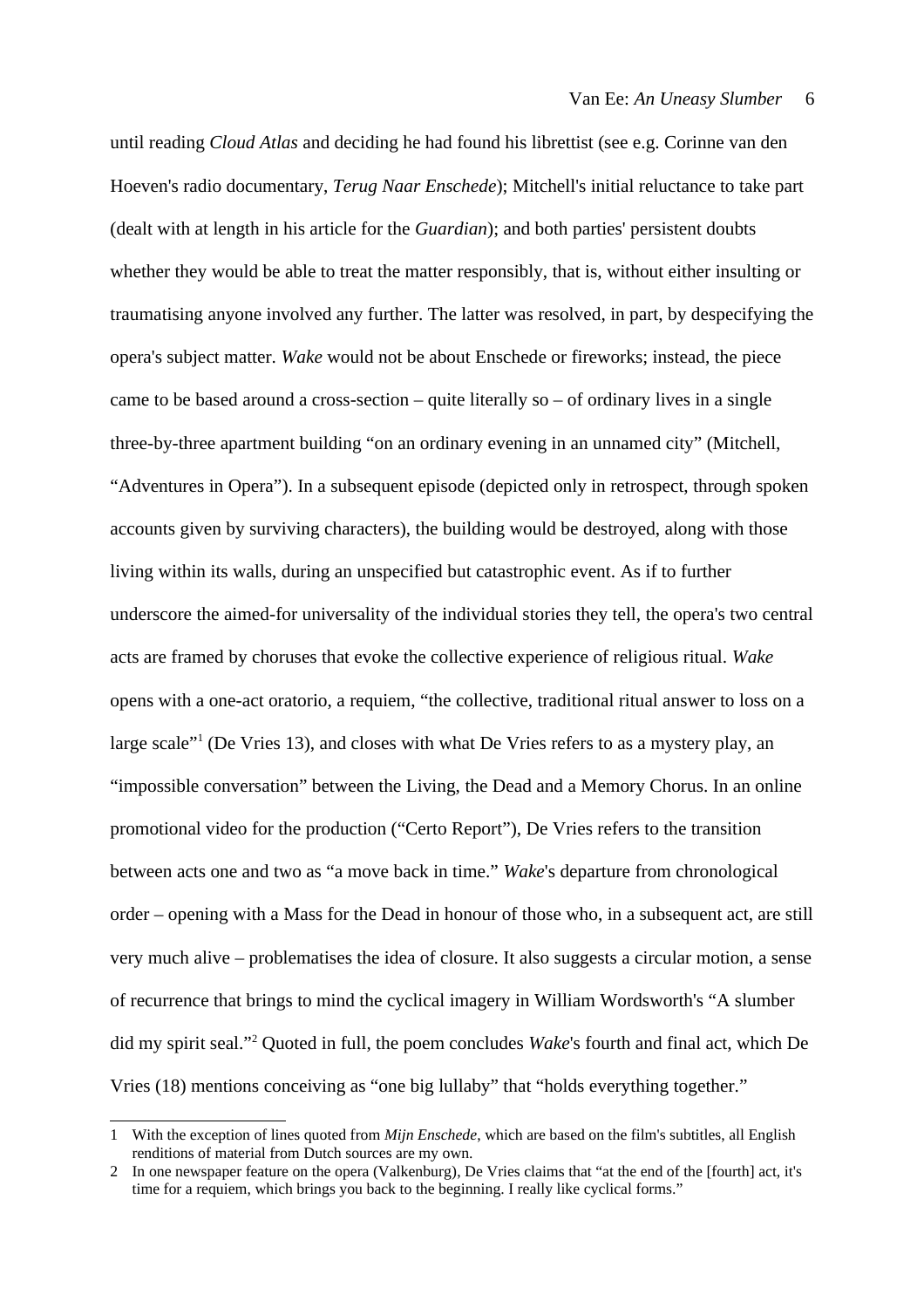What might it mean that a piece entitled *Wake*, commissioned to commemorate a deeply traumatic event, should end in a slumber? Oddly, given the extensive commentary that both Mitchell and De Vries have offered on their collaboration, neither seems to have commented on this intriguing juxtaposition. On closer examination, the opera's brief fourth act reveals a number of further tensions and inconsistencies, contrary to De Vries' claim (18) that unlike the "caleidoscopic" second and third<sup>[3](#page-7-0)</sup> acts, this final section was conceived as a single, unified entity, with a final chorus that "breathes an atmosphere of resignation" (19). Intriguingly, De Vries mentions having initially approached act two in a similar, unitary fashion, meaning to "turn the entire second act into one big passacaglia" (ibid.), a seventeenth-century musical form characterised by a succession of variations on a repeated ground bass. These intentions could not be realised, however, since "the characters took over. Ultimately, eighteen of them proved stronger than me, alone with my idea of the passacaglia" (ibid.). While De Vries presents the matter as a simple case of being outnumbered, this does not explain why he feels he had no such trouble conceiving act four as a single unit, despite the involvement of all eighteen characters, plus a chorus. His preoccupation with unity (17: "My chief concern, while composing [act two], was to make sure it became a single musical entity") suggests a more fundamental tension between what Mikhail Bakhtin might have thought of as "the chaotic and particular centrifugal forces of subjectivity and the rule-driven, generalizing centripetal forces of extra-personal system" (Holquist 27).

Drawing on traces left by *Wake*'s original production – an audio recording of a live performance, the libretto as published in the programme booklet, promotional footage – and a frame of reference informed by Bakhtin's theory of the novel, the following explores this apparent conflict of interests between composition (the one) and characterisation (the many).

<span id="page-7-0"></span><sup>3</sup> Act three has the surviving characters (all speaking parts) speak their lines over a soundscape provided by René Uijlenhoet rather than Klaas de Vries, and factors into the latter's struggle with Mitchell's characters only indirectly.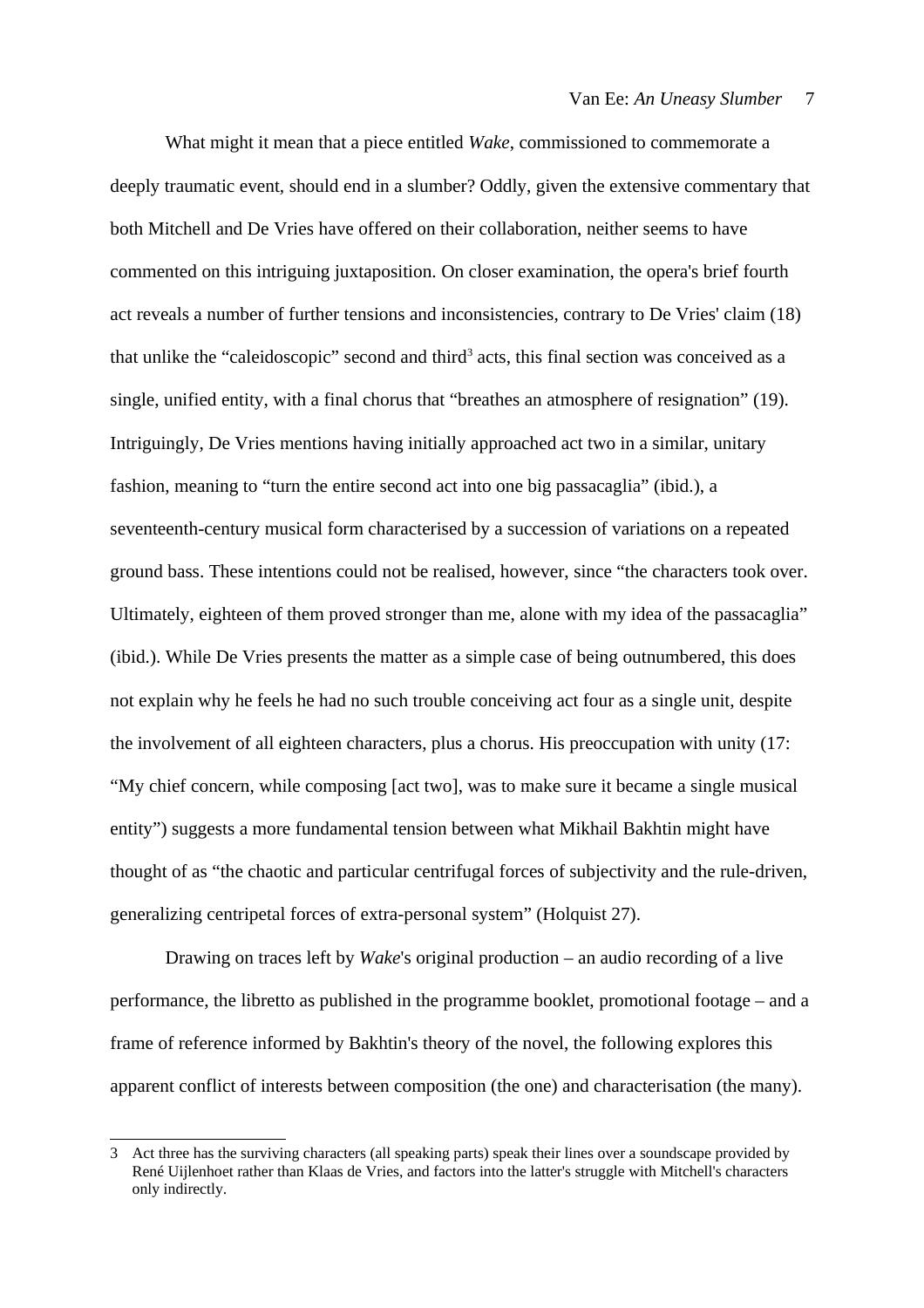It suggests an interpretation based on *Wake*'s status as a commemorative project and a representation of coping and dealing with trauma and loss by narrative means – a practice that documentary filmmaker Astrid Bussink (quoted in Hoes), herself a survivor of the explosions in Enschede, has called "giving it a form." Ultimately, it concludes that the uneasy slumber that concludes the opera reflects the limitations of this process of integration, and of the closure and resolution it promises.

The study follows a three-part structure. The striking set designs for the opera's second act, a visual representation of the narrative frame that links nine largely unconnected stories into a common superstructure, serve as a point of entry into the first chapter, which offers a Bakhtinian take on Mitchell's work in general, and act two of *Wake* in particular. Key concepts such as dialogism and addressivity are used to account for *Wake*'s vivid portrayal of everyday life in act two's nine rooms, and the subsequent shock of absence once the (largely unspecified) disaster has occurred. The second chapter focuses on *Wake*'s fourth and final act. It contrasts two possible interpretations of Wordsworth's "A slumber did my spirit seal" and its role within the libretto, and traces the disappearance of the many different idioms that featured in act two from the lines given to the Dead in act four. A section on the way in which, like the victims, the nine rooms of act two retain a ghostly presence in act four leads into the notion that the forms and frameworks used to represent trauma and loss can never entirely accommodate such events. This notion is explored further in the third chapter, which examines another project related to the fireworks disaster's decennary anniversary: Astrid Bussink's documentary *Mijn Enschede* ("my Enschede"). For the most part, the film follows the contours of a well-defined journalistic genre that allows for narrative closure, however unsatisfying. Outside this narrative frame, however, traces of the disaster continue to make themselves felt, most obviously when an incident resembling the original traumatic event imposes itself upon Bussink unexpectedly. Assuming that a similar mechanism operates in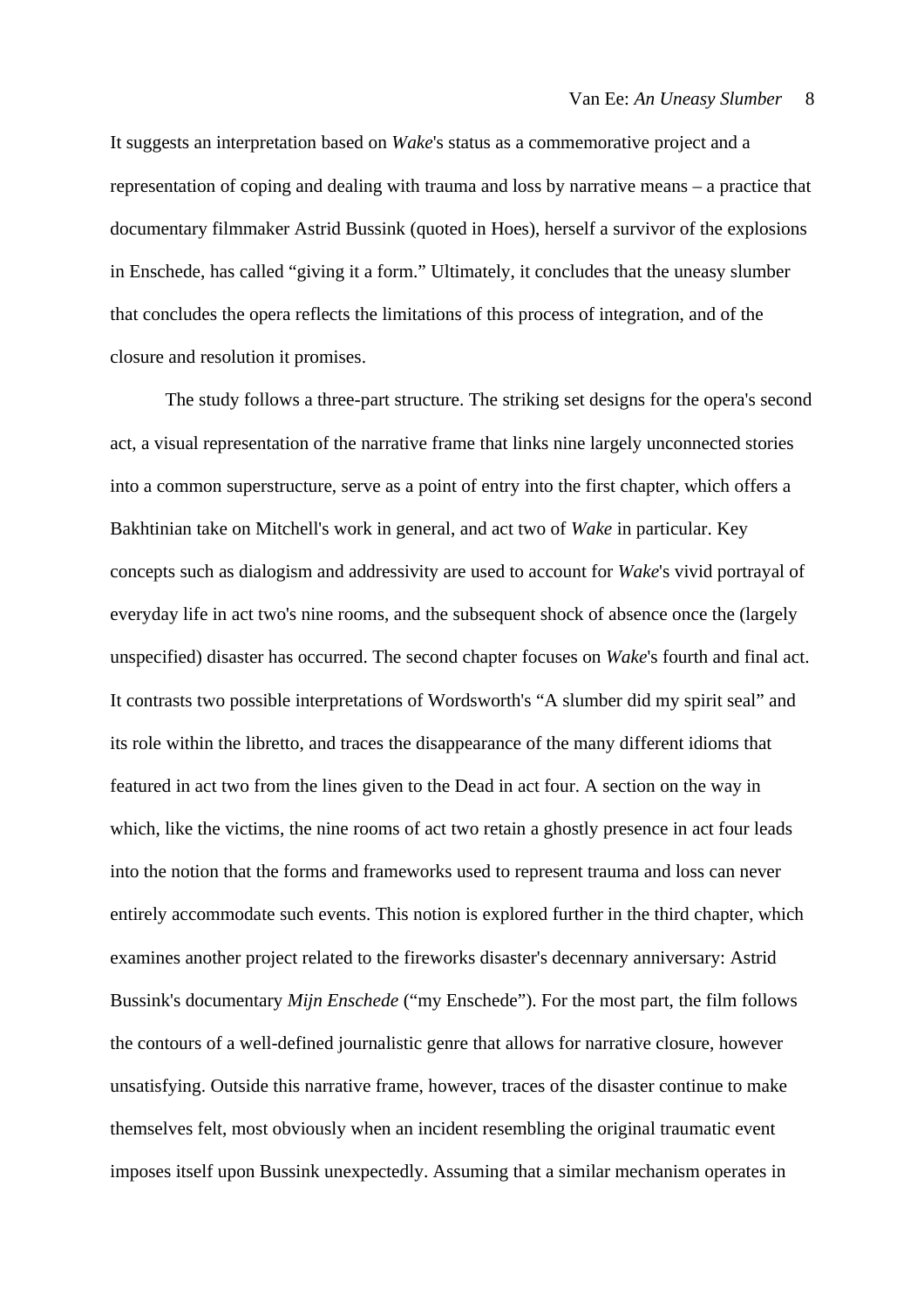*Wake* accounts for the unsettling tensions that run through its fourth act. Its musical and literary templates offer a means of addressing a traumatic event, but in rendering it understandable, they cannot account for what characterises such an event as traumatic: its very incomprehensibility. A surplus of loss remains, and consequently, the closure implied by De Vries' use of a lullaby motif, especially, does not ring true.

### **1 "There are many rooms in my father's mansion"** *(Wake,* **act 2, scene 21)**

In an interview with Ben Coelman (8), and again in the fourth installment in a series of articles ("VOC en NL") written for Dutch weekly *Vrij Nederland*, Mitchell mentions a fascination with the Dutch custom of leaving the curtains open after dark, allowing passers-by a glimpse of people's lives. Accordingly, the libretto for *Wake* coalesced around the image of a three-by-three grid of literal windows into ordinary people's lives, offering views of nine rooms in a single building. This image – which Klaas de Vries (12) compares to a game of noughts and crosses, and which may have factored into Mitchell himself ("Adventures in opera") likening the writing process to filling out a sudoku puzzle – was rendered onstage through video projections, with nine screens set into an upstage scenery flat to suggest windows in a façade, and a downstage area that could be made to represent the interiors of individual rooms.<sup>[4](#page-9-0)</sup> As the occupants of a specific room came onstage to perform, the screen showing their room would cut to black, to indicate that its interior had shifted to the downstage area. The other screens would continue showing what happened in the remaining rooms, so that "when the spotlight is elsewhere, the stories in each room continue to develop, like nine silent movies showing simultaneously" (Mitchell, "Adventures in opera"). The title of this section, *Wake*'s second act, refers to what is visible onstage at any one time: "Nine Rooms". Nine rooms, not nine apartments or nine households, as co-composer René

<span id="page-9-0"></span><sup>4</sup> A photograph of the sets for act two has been included as an appendix; see page 39 below.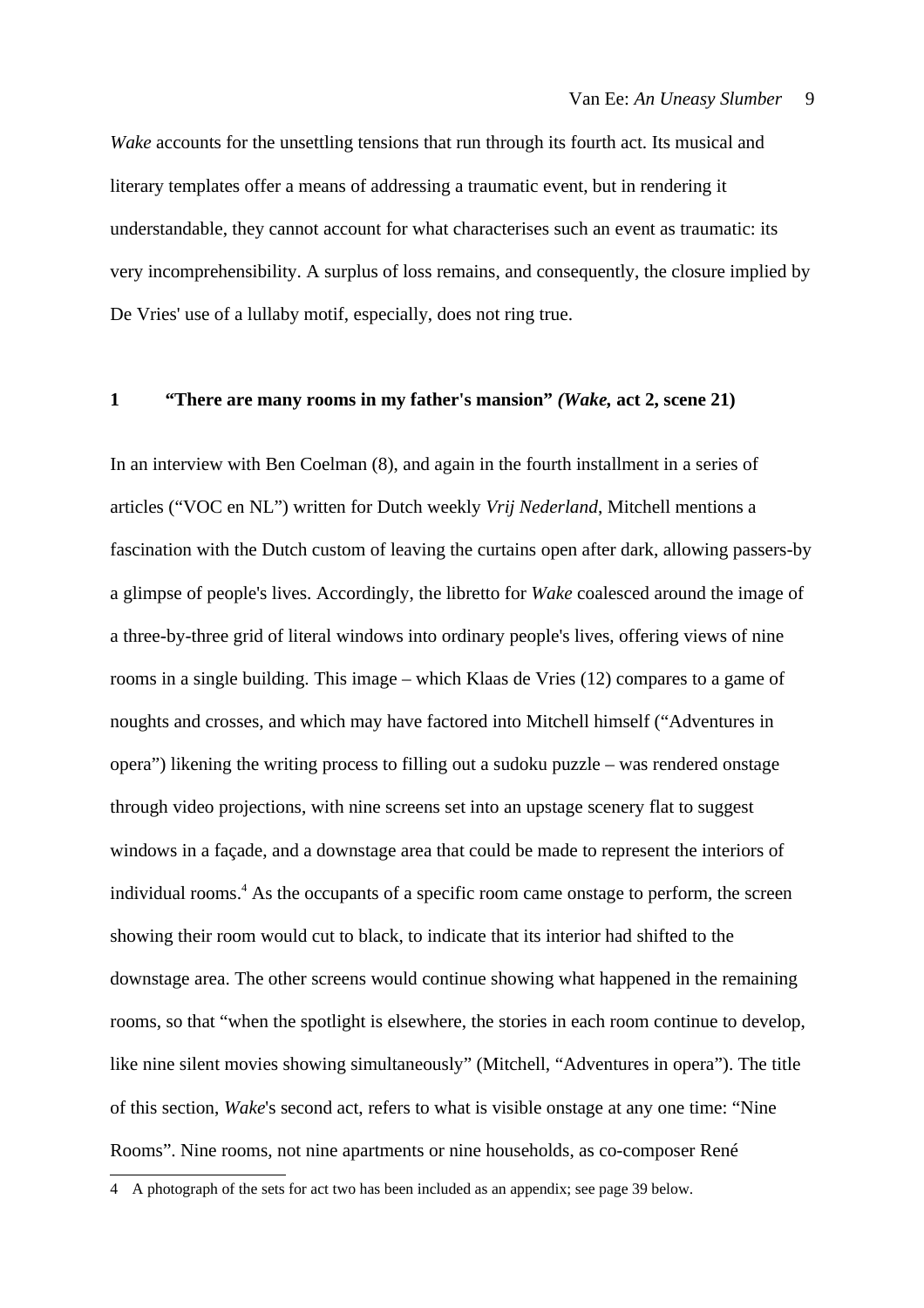Uijlenhoet describes them in Corinne van den Hoeven's radio documentary on the opera; the distinction is small, but significant. Out of the nine households featured, six consist of multiple persons; these people live in apartments, not bedsits, yet only a single room in each of their homes is shown. What we see and hear of the characters is a slice of life, not only in terms of duration – a few lines, a few bars per character before disaster strikes – but also in that what we, the audience, are able to pick up on, peering and listening in through the fourth wall, is limited by three more walls.

The visible simultaneity of nine stories unfolding side by side hints at another, invisible simultaneity, of lives lived in rooms that we know must be there, but which we have no access to from our current perspective. Suggesting "a background white noise that creates the illusion that the world is much bigger" than what is actually shown onstage (Mitchell, quoted in Dillon 5), the "Nine Rooms" act in *Wake* applies a principle very similar to the "compounded short story" form that enables Mitchell to "suggest a larger fictional world around and beyond that of the specific story he is at that point telling" (Dillon 4-5) in his novels. Sarah Dillon duly takes the act's mise-en-scène as a guiding metaphor for Mitchell's entire oeuvre, "with each novel, both those written and those yet to be written, constituting a room in the house of fiction he is constructing" (6). A little further down, she modifies the metaphor in order to accommodate Mitchell's extensive use of narratives within narratives (such as the story of Autua, embedded in *Cloud Atlas*' "Pacific Diary of Adam Ewing," or indeed the entire structure of *Cloud Atlas* itself) and Russian-doll imagery (e.g., the infinitely fertile Goddess in *Thousand Autumns*, whose unborn daughter already bears a granddaughter inside her, and she in turn a great-granddaughter, and so on). Such use of layering, Dillon suggests, should be regarded as a form of narrative mise-en-abyme; in Mitchell's house of fiction, "on the wall of each room is a picture of that room, which itself contains a picture of the room, and so on" (Dillon 9). What Dillon's elegant framing amounts to, however, is an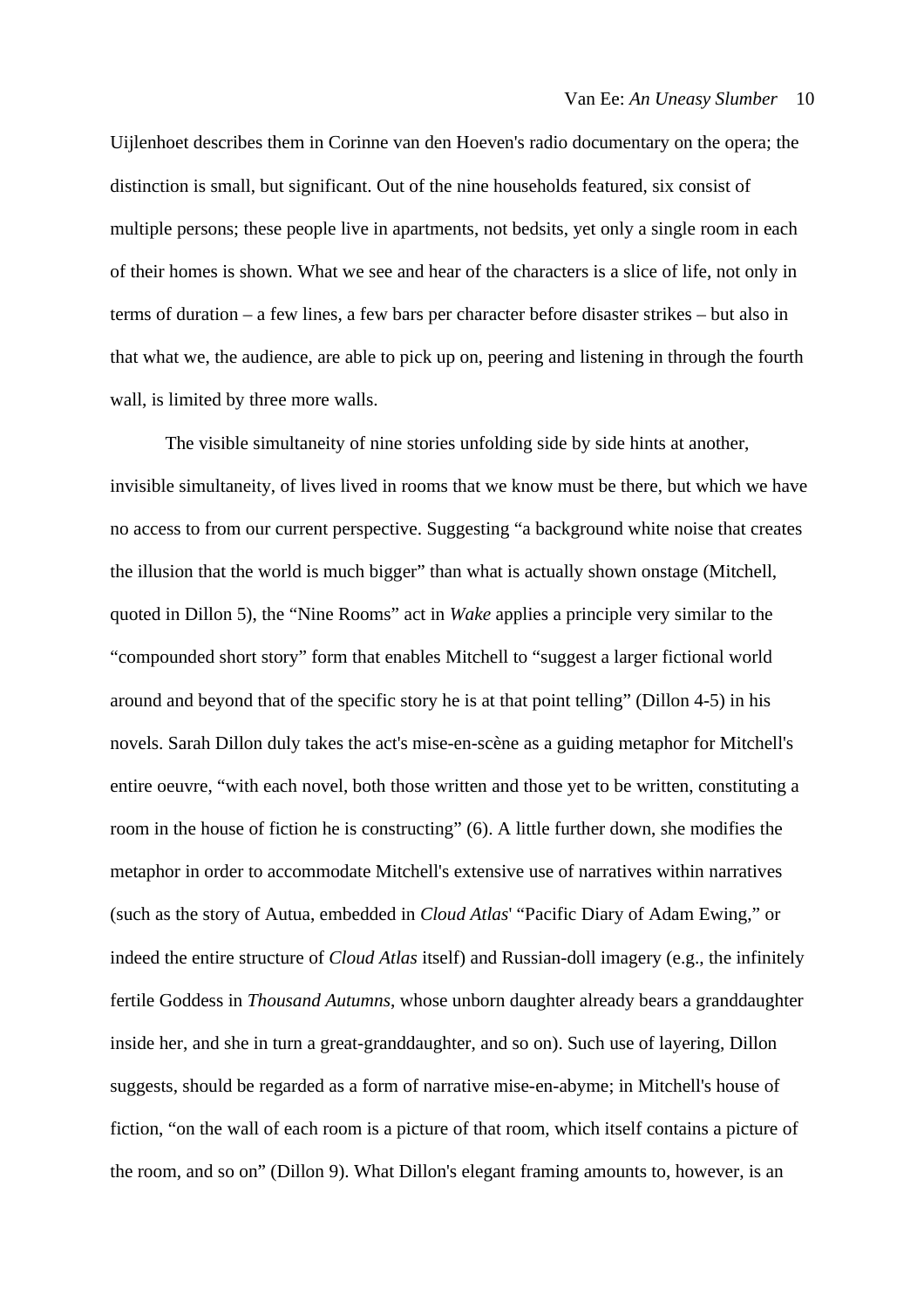undue flattening of the house into a façade, of the rooms themselves into a surface, and the windows that provide access to them into picture frames. Crucially, the mise-en-abyme effect she refers to would entail an identical perspective for each "layer" of the picture-within-apicture; a substantial part of the interest in Mitchell's stories-within-stories, however, lies in the means they provide for exploring a range of different, and highly distinctive, narrative points of view. Instead, I would suggest adopting Russian semiotician and literary philosopher Mikhail Bakhtin's theory of the novel (the applicability of which extends beyond texts that would traditionally be thought of as novels) as a general frame of reference for analyses of Mitchell's work.

Remarkably, given the impact Bakhtin's work has had on various disciplines within the humanities, none of the critical essays that came out of the 2009 conference (see Dillon address the extent to which Mitchell's compounded approach to writing epitomises Bakhtinian "novelness" ("romannost"; see Holquist 70). The image of a text (or, as in act two of *Wake*, a stage design) that combines multiple discrete perspectives to hint at what lies beyond its own limits, a vast world that any one text or image could not possibly render in its entirety, suggests the "unrealized surplus of humanity" that Bakhtin (37) believed made it impossible to "incarnate once and forever all of [an individual's] human possibilities and needs" within the limits of literary genres like tragedy or epic poetry, since there is "no form that he could fill to the very brim, and yet at the same time not splash over the brim." To Bakhtin, the novel is not a genre as such, in that it has no fixed formal requirements; what characterises novelness is a capacity for letting different voices enter into dialogue with one another. Such dialogism may take shape through the juxtaposition of different narrative styles in a single text, or in a narrator's adoption of a specific character's way of speaking. Novelness can thus be an aspect of texts that are not usually classed as novels, as Bakhtin argues with respect to ancient Roman parody and literary travesty, which "paved the way for the impiety of the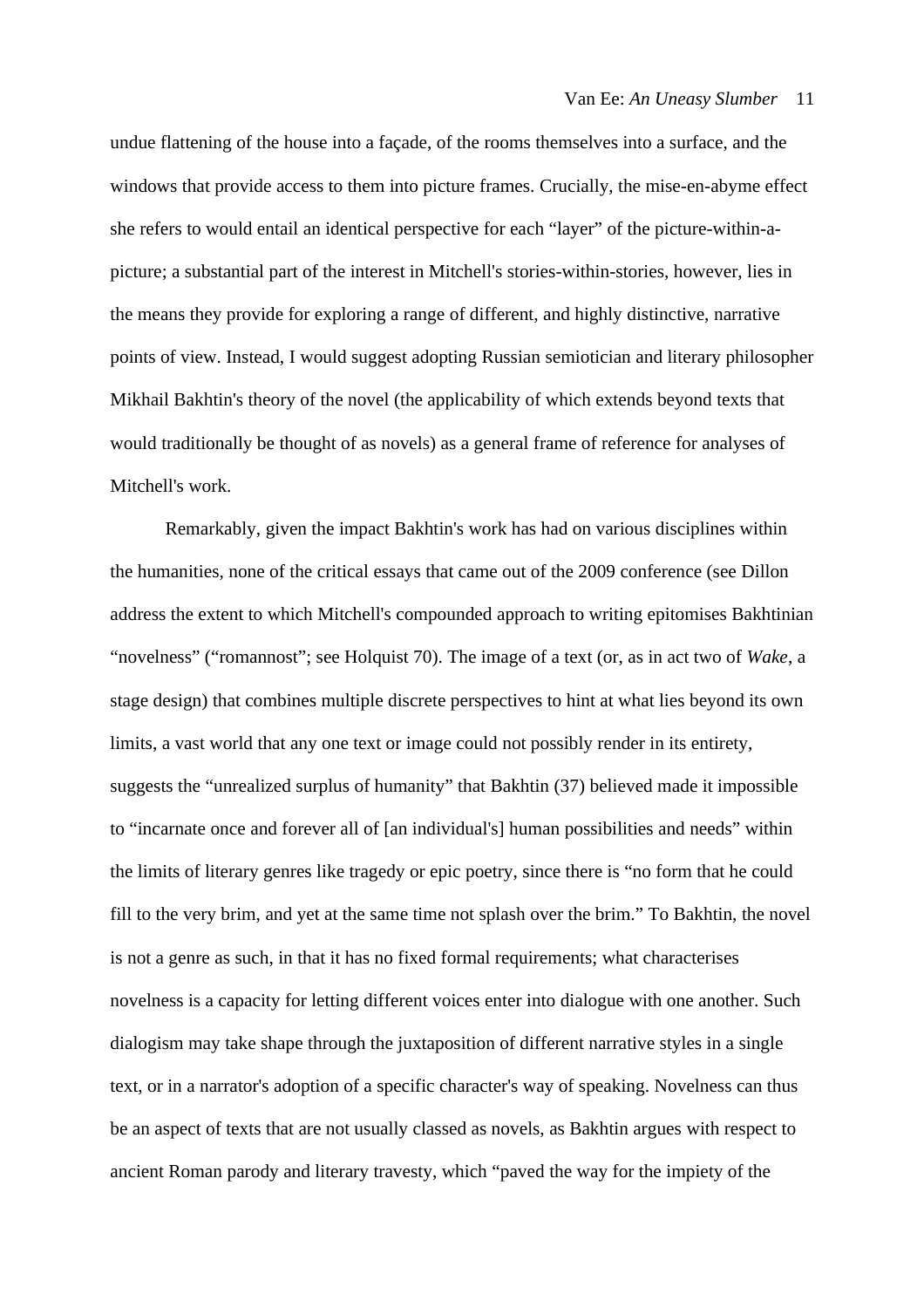novelistic form" (59). Moreover, rather than focus on any one of these texts in particular, Bakhtin considers them collectively, as bringing into being "a special extra-generic or intergeneric world" where "each separate element in it – parodic dialogue, scenes from everyday life, bucolic humor, etc. – is presented as if it were a fragment of some kind of unified whole" (59-60). His subsequent description of this inter-generic world as "something like an immense novel" (ibid.) calls to mind Mitchell's sense of his own work "bringing into being a fictional universe with its own cast," where "each of my books is one chapter in a sort of sprawling macronovel" (Mason 6).

Within a Bakhtinian frame of reference, objections to the proliferation of styles in Mitchell's novels appear quite beside the point, a perverse application of the monologic principles of poetic genre to a mode of writing that by definition does not adhere to them. "If there has been one consistent criticism of Mitchell," Wyatt Mason (5) writes, "it has been that his virtuosity is mere ventriloquism, a capacity for imitation that suggests he lacks originality." Unsurprisingly, ventriloquism is one of the images Bakhtin (299) uses to describe the relationship between an author and the many languages that enter his or her writing: "The author does not speak in a given language (from which he distances himself to a greater or lesser degree), but he speaks, as it were, *through* language, a language [...] that he merely ventriloquates." The text-immanent dialogism that Bakhtin sees as the novel's raison d'être would be impossible without some degree of ventriloquism, a stylistic tension between the language characters use and the language that represents them. The idea that an extensive use of recognisable generic styles and distinct narrative voices amounts to an abdication of one's "own" voice as an author (again, see Mason 5) only holds as long as one ignores the author's actual involvement in the writing process. Writing a text narrated by one of its diegetic characters means engaging with that character's voice, so that the resulting words represent an interface or encounter between – at the very least – two languages: that of the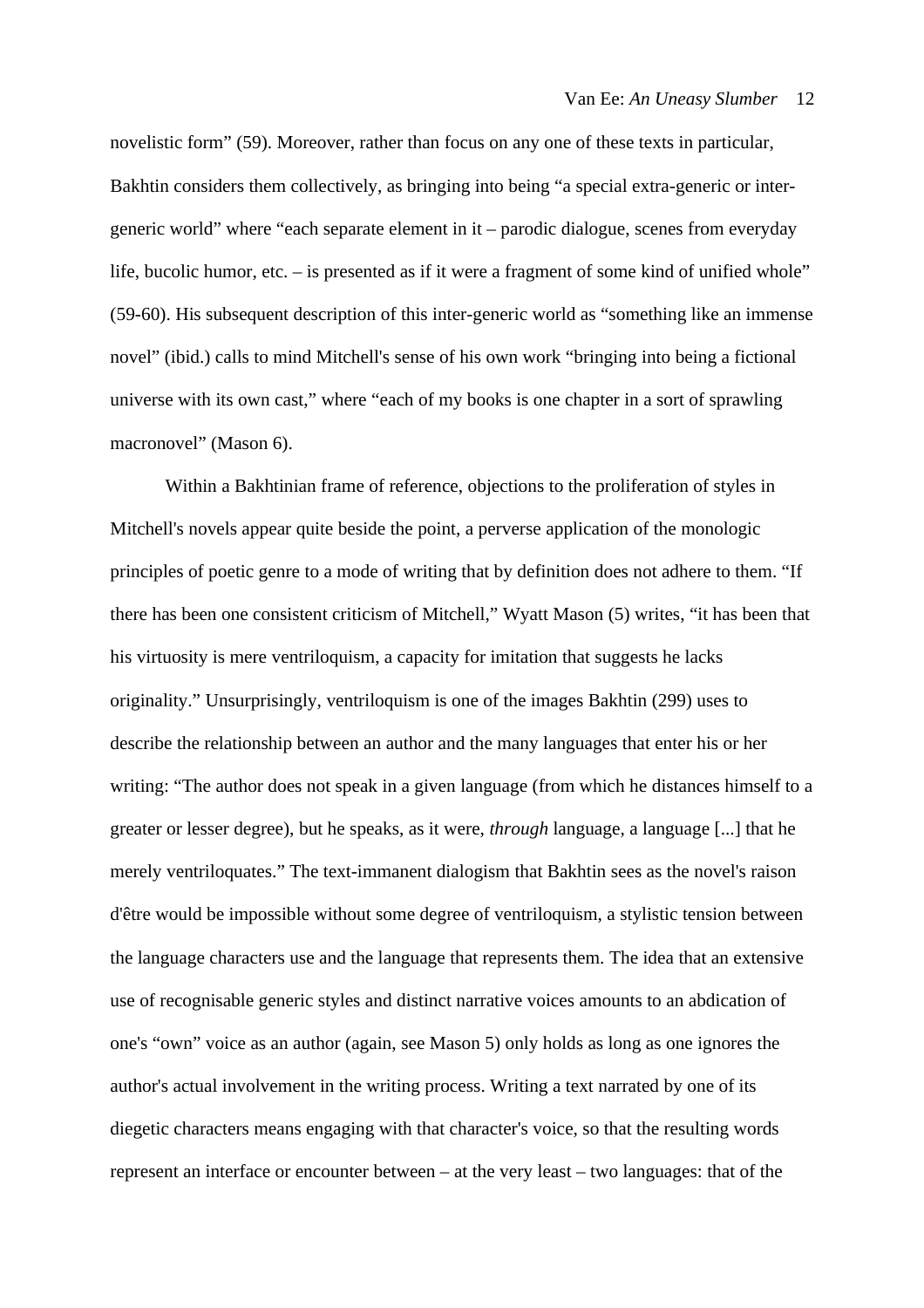character in question, and that of the author. While discussing Pushkin's verse novel *Evgeny Onegin*, Bakhtin (46) observes that "the author is far from neutral" in his representation of Onegin's manner of speaking, "a period-bound language associated with a particular world view." Indeed, he "polemicizes with this language, argues with it, agrees with it (although with conditions), interrogates it, eavesdrops on it, but also ridicules it, parodically exaggerates it and so forth" (ibid.). In *Cloud Atlas*, for instance, "The Ghastly Ordeal of Timothy Cavendish" derives part of its humour from the way Mitchell has the narrator's caustic putdowns reflect as much upon his own self-importance as on the shortcomings of those he chooses to mock. Consequently, "the author participates in the novel (he is omnipresent in it) with *almost no direct language of his own*. The language of the novel is a *system* of languages that mutually and ideologically interanimate each other" (Bakhtin 47; italics in the original). Rather than a shortcoming, then, the pervasive but indirect involvement of Mitchell's voice in his novels is a testament to their dialogic potential. But what of his writing for the stage?

In view of Bakhtin's insistence on the dialogic relationship between author and text, even in the absence of a clearly delimited authorial voice, his rejection of drama (including, presumably, music theatre) seems remarkable. His conviction that "in drama there is no allencompassing language that addresses itself dialogically to separate languages," that "there is no second all-encompassing plotless (nondramatic) dialogue outside that of the (nondramatic) plot" (Bakhtin 266) appears to have prompted a blanket dismissal of dramatic dialogue as being, however ironically, non-dialogic. This position has been adamantly rejected by, among others, Marvin Carlson and Jennifer Wise, who observes that "Bakhtin's most definitive statements about the novel are, paradoxically, built out of dramatic metaphors" (21). Recently, referring to act two, scene two of *Hamlet,* Philip D. Collington argued "that the plurivocality of drama can generate the lively dialogic interanimations that Bakhtin limited to novelistic discourse," by means of an "unobtrusive linguistic *baseline* against which the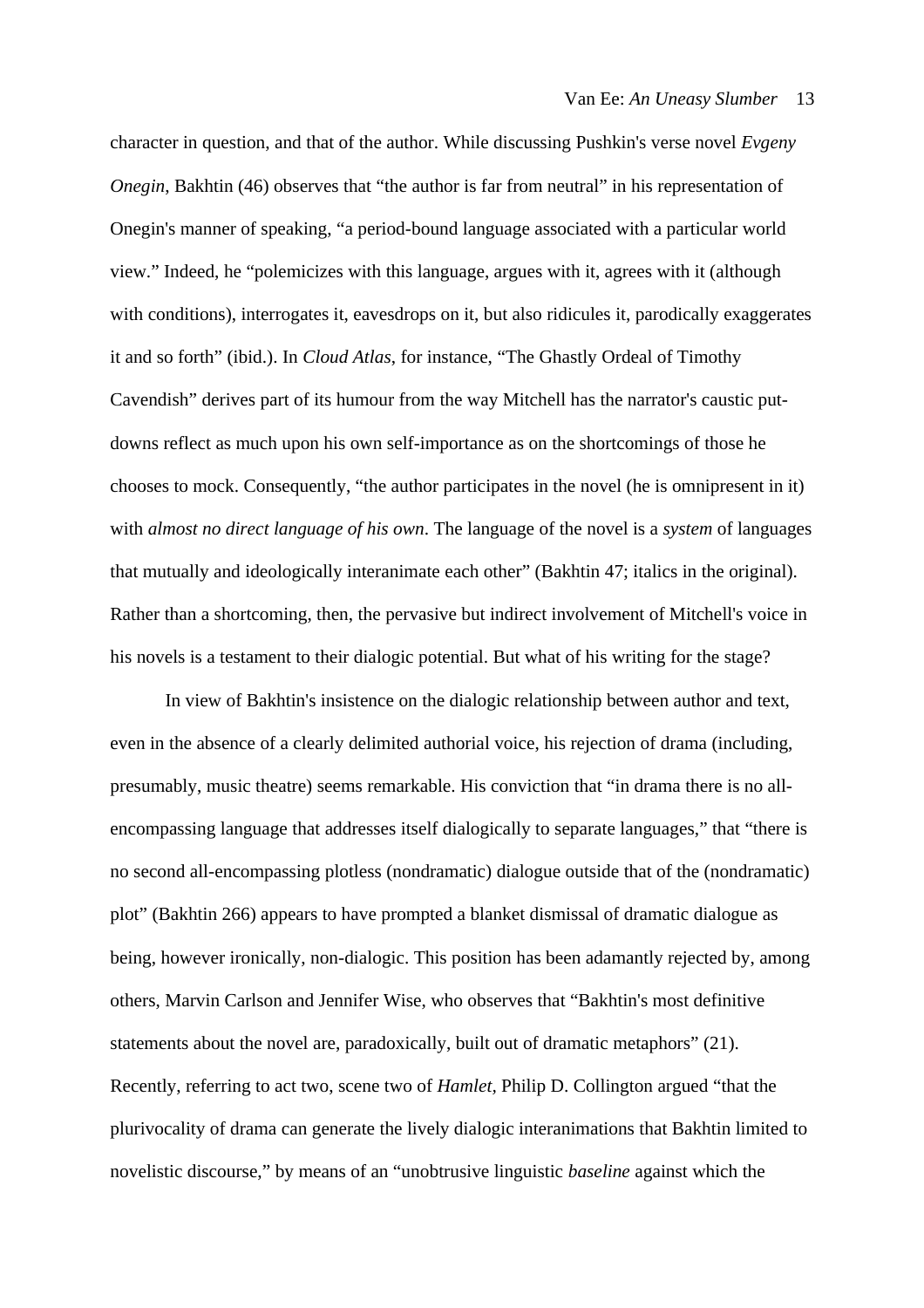embedded forms and styles contrast markedly" (238). I would argue that in the case of *Wake*, a reversal of this same principle applies – a sudden lack of contrast between individual voices in act four, after two acts of "lively dialogic interanimations," leaving the common baseline to stand out instead. This verbal absence of dialogism is amplified by an additional, visual cue denoting absence: the comparative emptiness of the stage following act two, the literal lack of a framework ordering individual characters' stories. Crucially, this contrast can only be perceived in full (visually as well as verbally) from a position outside the space of representation, that is, from a position in the audience. In order to account for the involvement of an audience or readership in the effects a performance or text may have within our current, Bakhtinian framework, it should be useful to go into the concept of addressivity at this point.

At its most basic level, addressivity ("the overwhelmingly social nature of communication," Holquist 81) refers to the idea that words are never uttered in a vacuum; "every word is directed toward an *answer* and cannot escape the profound influence of the answering word that it anticipates" (Bakhtin 280). With respect to novels and drama, Carlson (318) renders this as the notion that "the receiver of this utterance, both real and presumed, shares the responsibility for the creation of its meaning." A good example of such shared responsibility can be found in chapter six of Mitchell's latest novel, *The Thousand Autumns of Jacob de Zoet* (2010), part of which is set on the artifical islet of Dejima, a Dutch trading post connected to Nagasaki harbour, at the turn of the eighteenth century. The chapter ends in a farcical scene that sees the titular character, referred to as "Domburger" here, on account of his having been brought up in Domburg, Zeeland, tricked into assisting a demonstration of a tobacco smoke enema by the speaker, Dr Marinus:

> 'Domburger: *in guerno* for favours granted, shall loan his *gluteus maximus* to medical science that I may demonstrate the passage of smoke "through caverns measureless to man" from anus to oesophagus, whence smoke trickles through his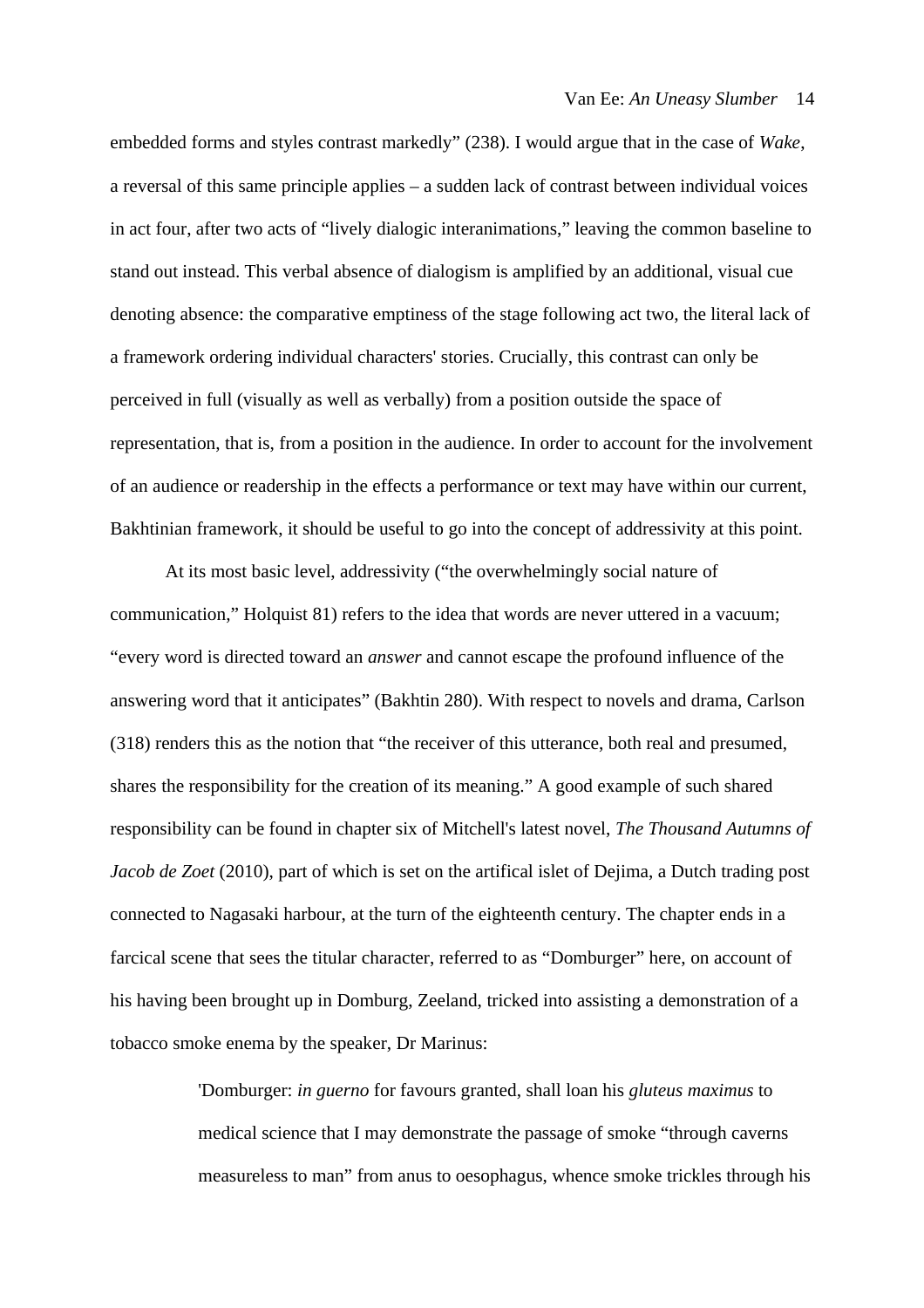nostrils like incense from a stone dragon, though not, alas, so sweet-scented, given its malodorous voyage...' (68)

On one level, the entire scene offers Mitchell's take on a pictorial genre that has become associated with one work in particular, Pieter Bruegel the Elder's *Netherlandish Proverbs* (1559). Breugel's oil-on-panel painting gives literal renditions of at least 80 sixteenth-century Flemish and Dutch expressions, most of which are no longer in use, and few of which have corresponding English equivalents.<sup>[5](#page-15-0)</sup> The scene excerpted above pivots on a colloquial expression that has no equivalent in Dutch: blowing smoke up someone's backside, meaning to deceive them – which, it turns out, was exactly what Dr Marinus was doing when, in a previous scene, he promised De Zoet an opportunity to speak privately with a female student, in return for De Zoet's assistance during that afternoon's lecture "on Human Respiration" (*Thousand Autumns* 60). Although the chapter ends before the procedure is actually carried out, it becomes clear that the lecture in question involves a more literal demonstration of the expression. The scene does not require this double meaning to function as a comedic set piece, and the assumption that the dialogue, rendered by the author in English, was actually uttered in Dutch does not require much of an effort to uphold. In order to "share the responsibility for the creation" of this particular aspect of its meaning, however, the audience would have to be familiar with the (English) expression.

The Dutch doctor's apparent reference to Coleridge's *Kubla Khan* ("through caverns measureless to man"), meanwhile, is puzzling. The chapter heading puts the date at 10 August, 1799, and while according to John Spencer Hill (67), the "most widely accepted date [of composition] for *Kubla Khan* is October or November 1797," the poem remained unpublished for nearly twenty years, first appearing in print on 25 May, 1816, as part of "an octavo pamphlet of sixty-four pages entitled *Christabel; Kubla Khan, a Vision; The Pains of*

<span id="page-15-0"></span><sup>5</sup> For a detailed discussion of the painting's rhetorical structure and its contemporary textual and iconographic context, see Meadow.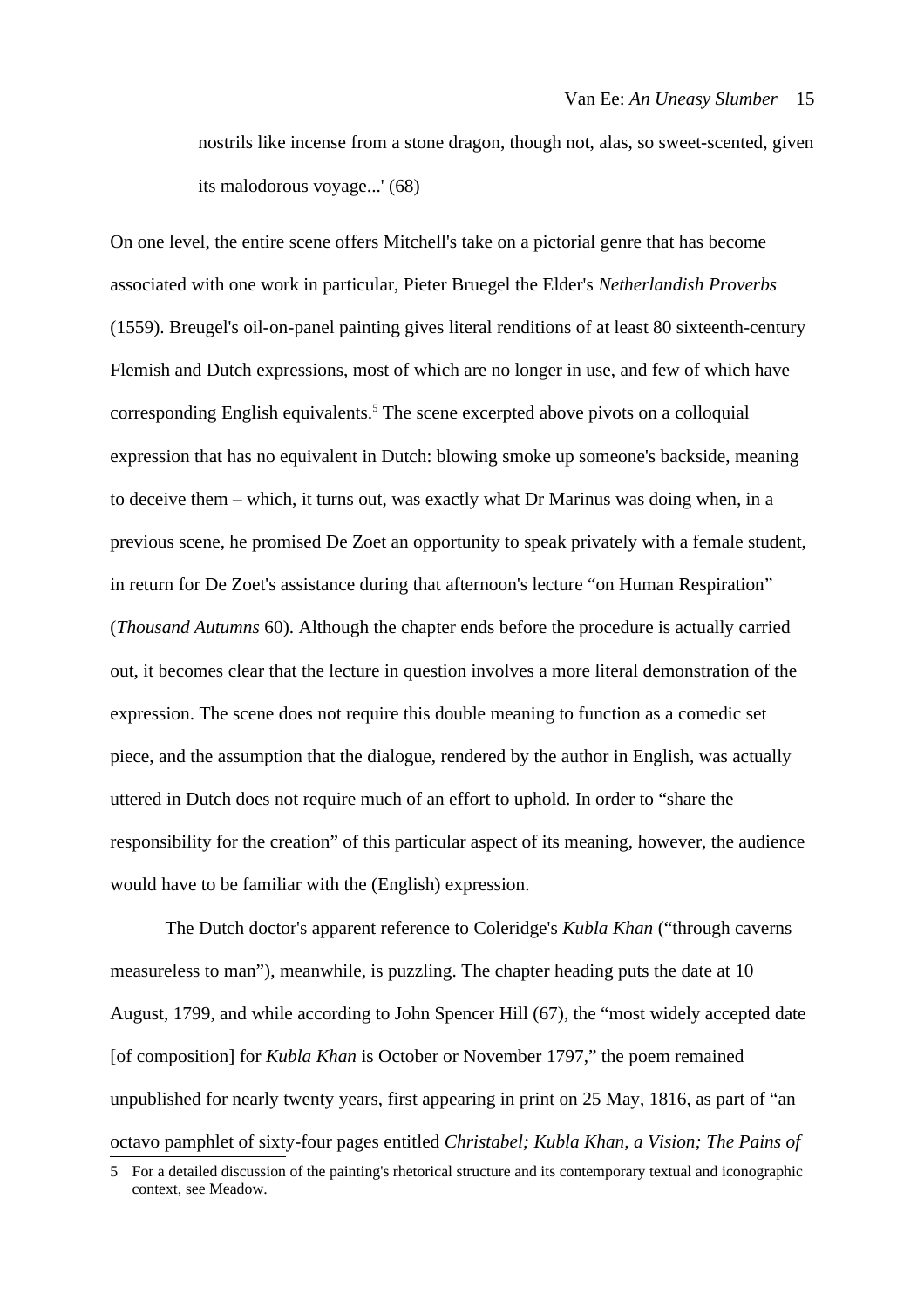*Sleep*" (70). Who is Dr Marinus addressing when he quotes a poem that none of the people present – himself included – could have heard of? And why does the written account of his spoken words include quotation marks? How would these have been audible, or in any way perceptible, when spoken?<sup>[6](#page-16-0)</sup> The only conceivable audience to whom both the line itself and its explicit flagging as a quotation would make sense is one that has access to both a literary intertext containing *Kubla Khan* and the printed text of the novel. In other words, Dr Marinus is addressing the early twenty-first century reader by way of his late eighteenth-century students. This would also account for why the corresponding passage in the novel's Dutch translation (*De niet verhoorde gebeden van Jacob de Zoet,* 98) does not flag the excerpt from Coleridge's poem as such: even if a singularly authoritative Dutch translation of *Kubla Khan* were available for reference, the passage will not have the same force of recognition for Dutch audiences.

Had the passage featured any other speaker, the anachronism could have been dismissed as an error on the part of the author. However, since Mitchell has stated that "there's much more than meets the eye with Marinus" (quoted in Dillon: 7), the incongruity can be taken to support his portrayal, in *Thousand Autumns* and elsewhere, as a character that cannot be fully contained within any one text and, consequently, "splashes over the brim" (Bakhtin 37). In *Wake*, too, we meet a Marinus who seems aware of things he could not possibly know. As his character biography ("Nine Rooms," 30) informs us, he "seems to know Otto's secret, which would be extraordinary, because Otto never [told] anyone. But the rules of the ordinary do not apply to Marinus." Next to a proliferation of diegetic readers and listeners in Mitchell's work, *Thousand Autumns* has Marinus reach across the limits of point of view (which here lies with De Zoet) and out towards the book's *extradiegetic* readers. In the absence of a diegetic listener who would be able to recognise the quotation as such when

<span id="page-16-0"></span><sup>6</sup> While Bakhtin uses the phrase "intonational quotation marks" (44), he uses it to refer to indirect quotation and the ironic incorporation of a specific style into one's own speech, rather than direct quotation.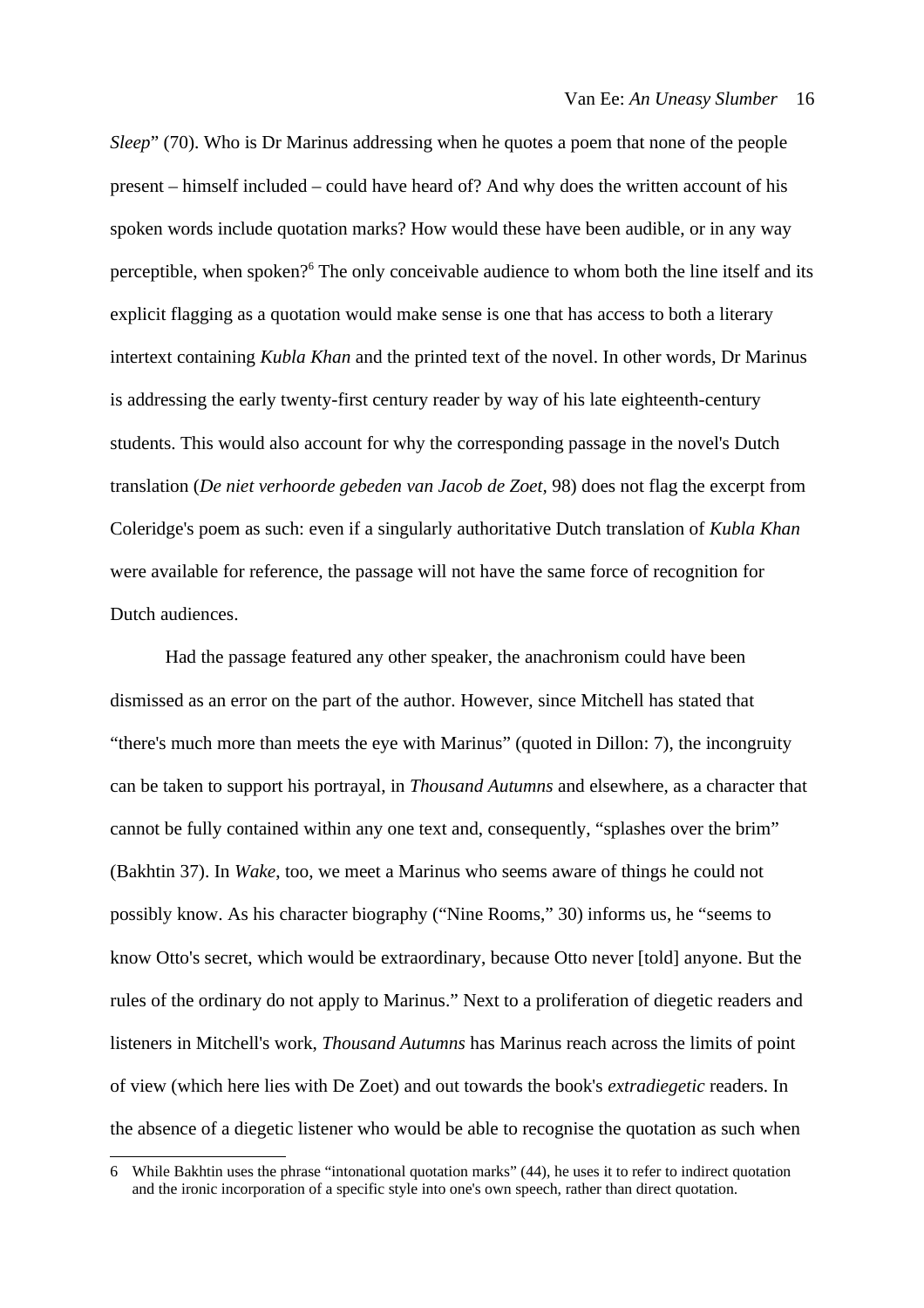it is uttered, Marinus' odd use of quotation marks draws attention to the medium through which the reader encounters him – not unlike the way in which the set designs for act two of *Wake* underline the role that the fourth wall plays in theatrical performance. Rather than efface the fourth wall, offering the audience a view from nowhere in particular, *Wake* makes a point of presenting the audience with a limited point of view, through a set of windows set into a façade that is itself represented onstage. As individual scenes play out along the downstage area, and the corresponding "windows" through which the audience is supposedly witnessing these events unfold are blacked out, their outlines light up instead; each narrative is presented along with its frame, the limits of its point of view. As in *Thousand Autumns*, these limits only become visible as such when looked at from the outside. The physical presence of a reader or observer outside the space represented thus becomes a key component in the emergence of meaning during reading or performance. In *Thousand Autumns*, Marinus' nod towards the reader furthers the impression of an as-yet "unrealised surplus" that extends beyond the text; in *Wake*, in the absence of an overarching plot (the various characters have only limited interaction), the nine windows of act two provide the audience with its chief narrative frame of reference, setting up the impact of its subsequent destruction in act three – the "shattering of prior forms" (Lifton, quoted in Caruth: 134) on several levels at once.

*Wake*'s addressivity, its orientation towards and reliance on an observer, is particularly relevant to analyses that go into its representation of trauma and loss, and people's subsequent coping efforts. Both Ernst van Alphen (111) and Robert Jay Lifton (see Caruth 134-5) speak of traumatic events in terms of an unavailability of plots, forms or narrative frames that would accommodate such experiences, while psychoanalyst and Holocaust survivor Dori Laub attributes survivors' inability to tell their stories to an absence of witnesses, people who might "provide an independent frame of reference through which the event could be observed" (66). Accordingly, Frank's account of the disaster in act three breaks down the moment he and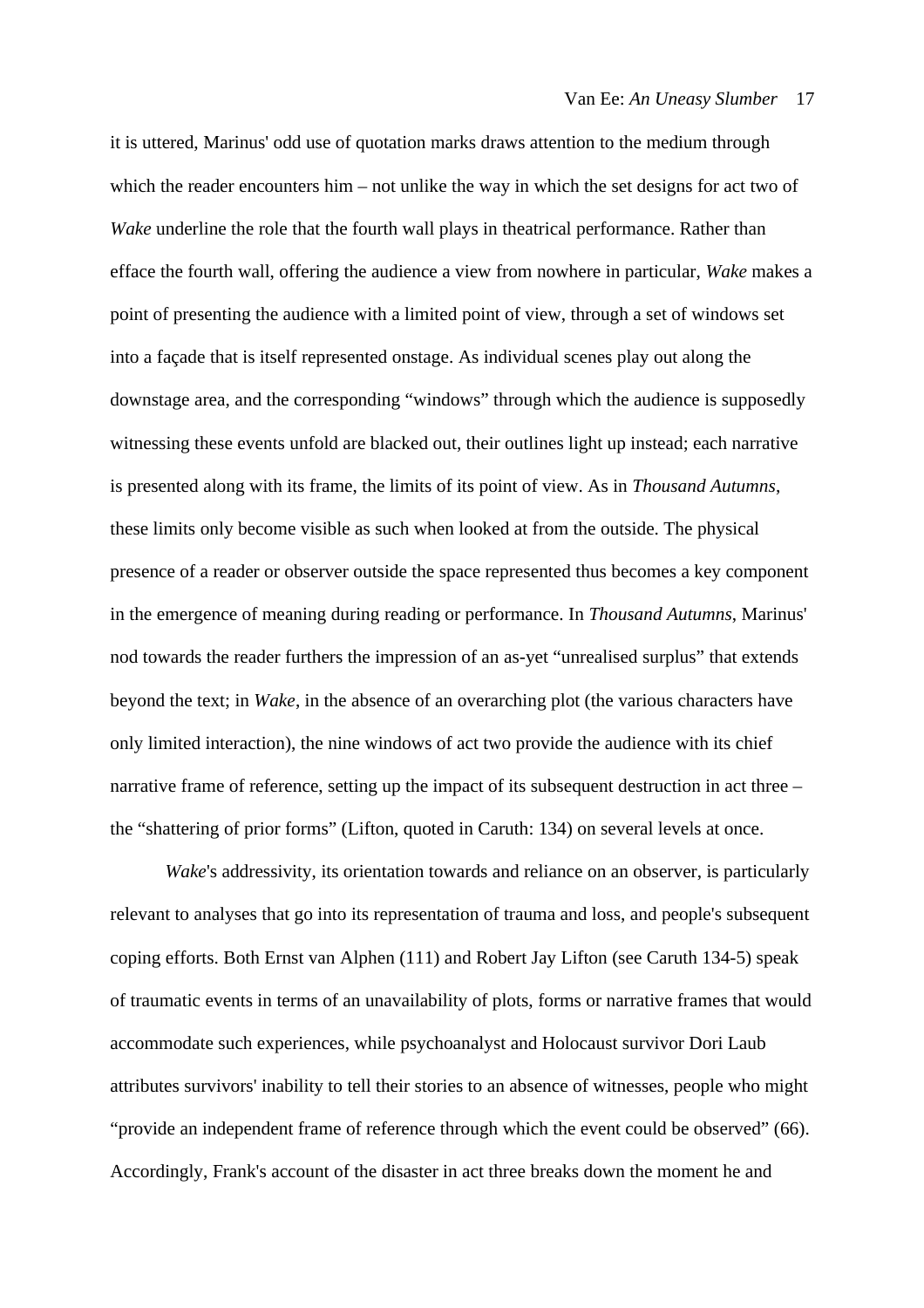other characters recall the destruction of act two's nine rooms (*Wake* 56):

### FRANK

...I'm sorry, I can't go on with this.

#### I'm sorry.

To Laub, the ability to witness an event requires an ability to distance oneself from it, to take up a position on the outside from which the event can be observed, interpreted and put into perspective. If, in a particularly distressing situation, people are unable to adopt this position themselves, they cannot bear witness to what happened – not until they find someone willing to provide this missing outsider's perspective by listening to what they have to say. In a sense, "the listener (or the interviewer)" witnesses the event being recounted "*before* the narrator does" (Laub 69). Just as every word is directed towards an answer, in order for a survivor to be able to speak out, someone – here, the audience – needs to be listening.

While the act of bearing witness can take place "belatedly, as though retroactively" (Laub 69) once a committed listener has been found, holding out "the promise of truth as the return of a sane, normal, and connected world" (73), the achievement of testimony does not actually fulfill this promise. Testimony is "a dialogical process of exploration and reconciliation of two worlds – the one that was brutally destroyed and the one that is – that are different and will always remain so" (74). This juxtaposition of worlds in the process of dealing with trauma and loss might account for why Mitchell opted to include Wordsworth's poem in the libretto, at a point where the opera's surviving characters face the task of reconciling their own survival with the deaths of their friends and loved ones. As it turns out, however, this interpretation of the poem's function within the libretto is not quite borne out by its musical setting, which seems to rely on the promise of reconciliation alone, without an acknowledgement of the difference between a living, speaking self and a self remembered by others.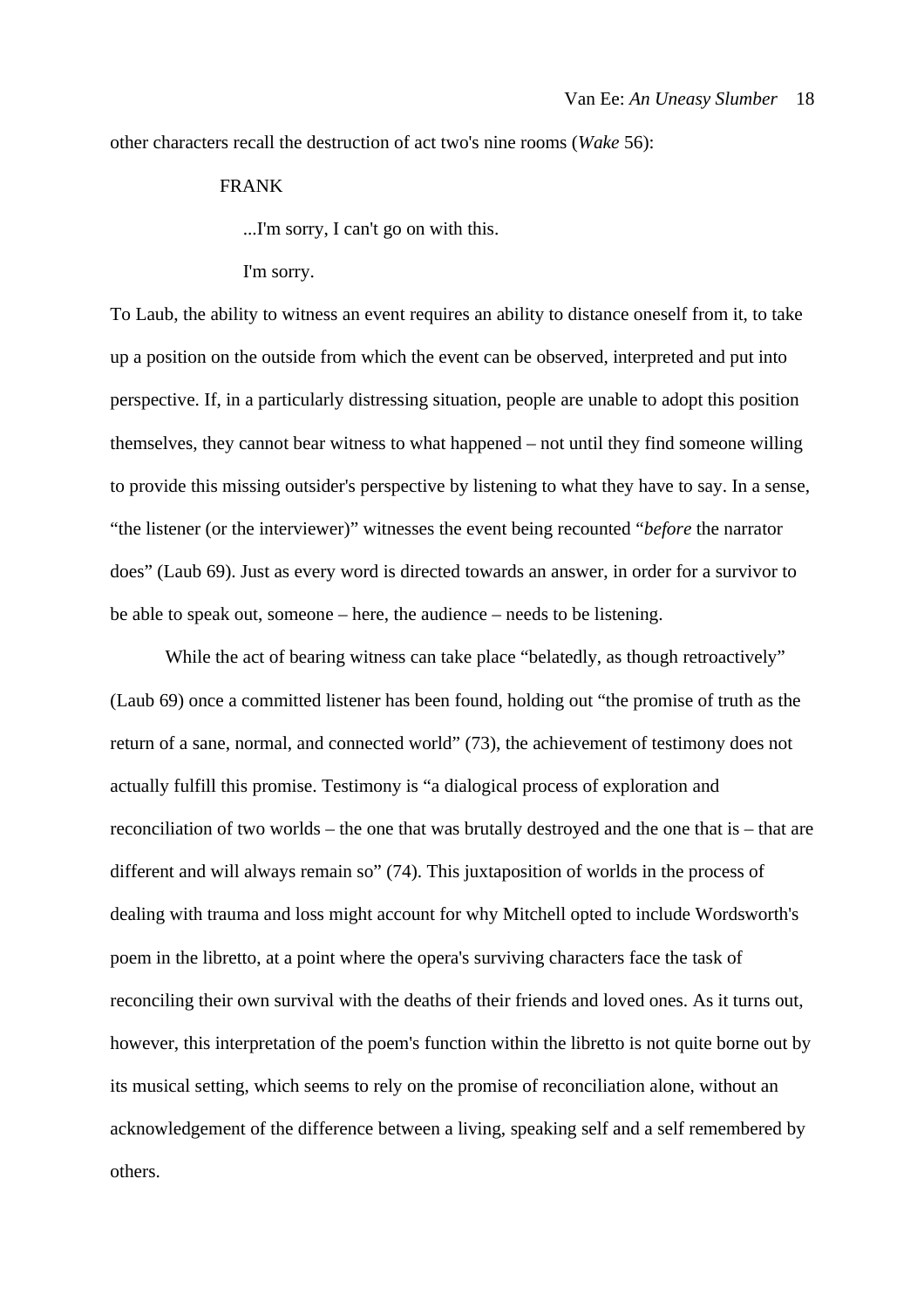#### **2 An uneasy slumber and a haunting house**

Traditional interpretations of "A slumber did my spirit seal," which for reasons of convenience has been included in full below, have tended to deal with it as if it were one of the "Lucy" poems, identifying the unnamed "she" mentioned in both stanzas as "the doomed or threatened heroine of poems like 'Three years she grew,' 'She dwelt among the untrodden ways' and 'Strange fits of passion'" (Rzepka 56). Consequently, its shift from simple past tense in the first stanza to present tense in the second is taken to contrast a time of blissful unawareness – the speaker's "slumber" – with the present, harsh reality of his beloved's mortality:

> A slumber did my spirit seal; I had no human fears: She seem'd a thing that could not feel The touch of earthly years.

> No motion has she now, no force; She neither hears nor sees; Roll'd round in earth's diurnal course, With rocks, and stones, and trees.

Within the context of the Lucy poems, references to "the touch of earthly years" and a female figure who now has "no motion", "no force", and who "neither hears nor sees" could only refer to transience and a woman's death, respectively. According to this perspective, the realisation that accompanies the transition from past to present, from what "seemed" to what is, has the speaker emerge from his slumber just as "she" succumbs to unending sleep  $-$  a fitting note for a text such as *Wake* to end on. However, as Charles Rzepka points out, this grouping of "Slumber" with the Lucy poems, and the accompanying identification of "she" as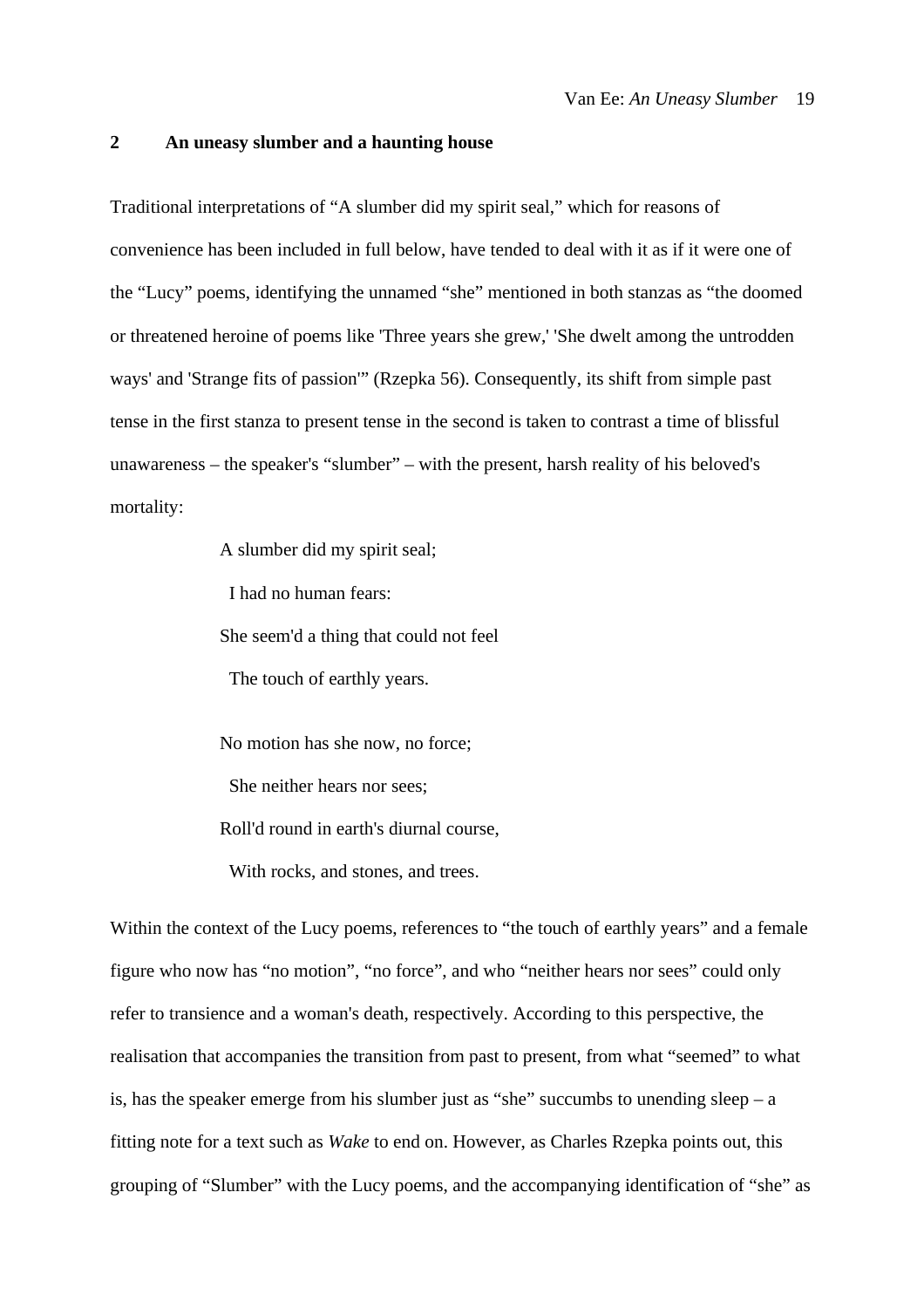Lucy, is largely a product of Victorian editing practice (much like the concept of the Lucy poems themselves, as an internally consistent unit within Wordworth's oeuvre). While the image of "a thing that could not feel" in "Slumber" is very similar to that of "mute insensate things" in "Three years she grew," the former stands out from the other four traditionally included in the Lucy poems – all of which refer explicitly both to Lucy and to her (impending) death – in that it makes no mention of Lucy, death, or the relationship "she" has to the narrator. Referring to Hugh Sykes Davies' "Another New Poem by Wordsworth" (1965), Rzepka (56) observes that "within the context of the poem as a purely autonomous work,"[7](#page-20-0) the most likely antecedent for the pronoun "she" would actually be "my spirit." Rzepka does not go into Wordsworth's use of personification elsewhere, and given that he equates speaker and poet, it might seem counterintuitive that the speaker (assumed to be male) should think of his own spirit as feminine. Still, having a man's spirit personified as a female figure is not unheard of in Wordsworth's work (e.g., book eight of the 1850 *Prelude*, ll.449-50 has "an image of his ghost/ Or spirit that full soon must take her flight"; see also Davies 136-8). Moreover, while the opening line in "Slumber" can be taken to refer to a period of time (during which a slumber kept the speaker's spirit sealed), its use of simple past ("did seal") is equally consistent with a depiction of a single moment (at which the speaker's spirit was sealed). Going with the latter interpretation, the three lines that follow seem to sketch either the circumstances leading up to that moment  $-$  a lack of "human fears" in the speaker, a female figure's (his spirit's?) seeming imperviousness to "the touch of earthly years" – or, alternatively, the experience of that moment itself. Rzepka (57) suggests the following paraphrase for the first stanza: "A trance overcame me  $-$  'my spirit' seemed to be a thing existing outside of time. I had no fear of death, as ordinary humans do." The second stanza

<span id="page-20-0"></span><sup>7</sup> Keeping in mind that the idea of any text or utterance ever being "purely autonomous" is problematic – although from a Bakhtinian perspective, poetry as a genre does strive for the monologic and self-contained; see Bakhtin 1986, 286-8 and 296-8.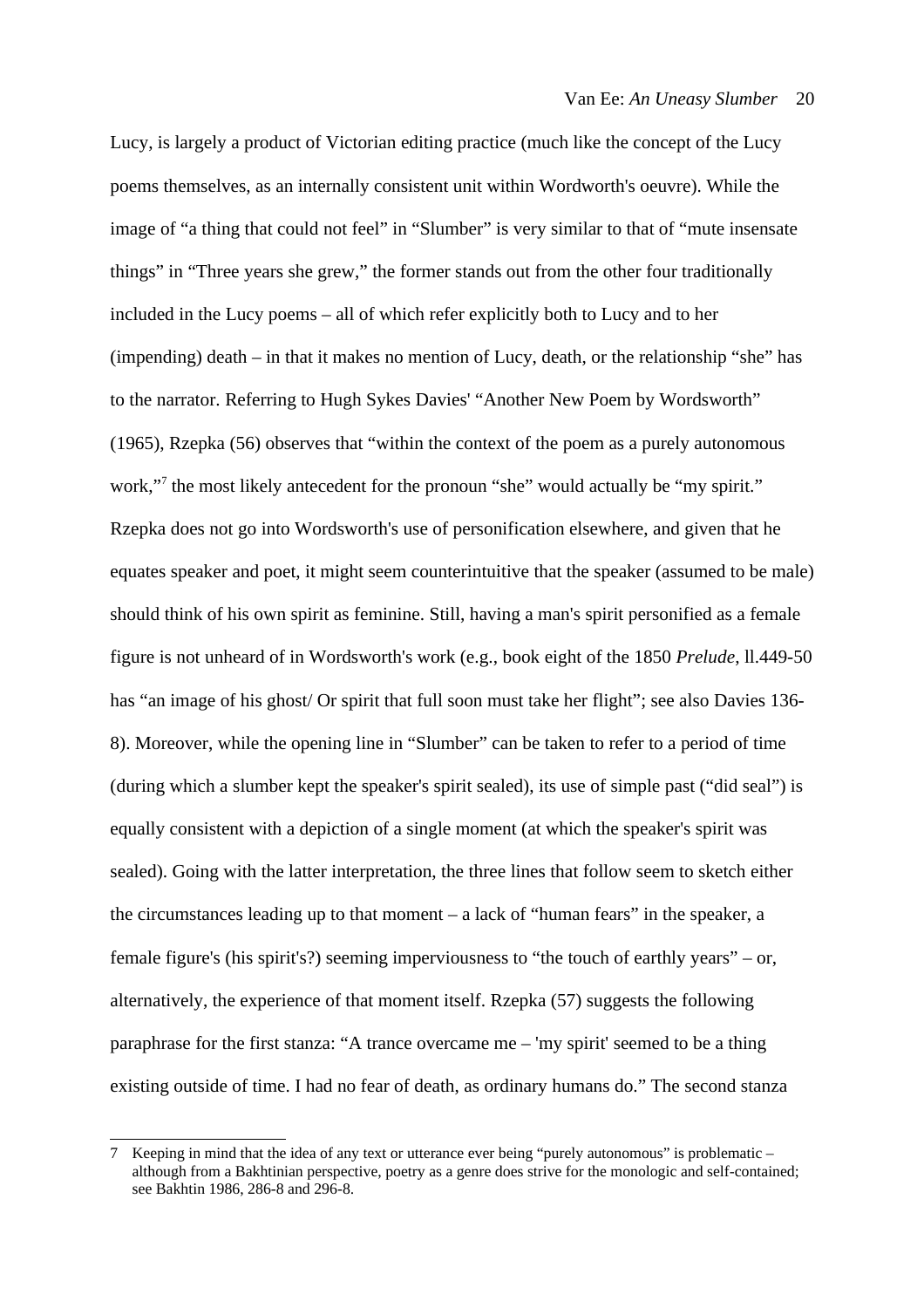then shifts to the present to describe the moment's aftermath, either a continuation of the slumber, or a sense of oneness with nature that is itself dreamlike. Unlike the conventional interpretation, such readings have the poem end the way it begins, with a slumber or dreamlike state of mind, reflecting the cyclical imagery ("rolled round in earth's diurnal course") of its final lines. To further cement the plausibility of such readings (and their "pantheistic implications"), Rzepka (56) draws connections between the speaker's slumber and "that serene and blessed mood/ In which [...] we are laid asleep/ In body, and become a living soul" in *Tintern Abbey*.

What remains, then, is the question how each of these two possible interpretations might affect the role the poem plays when it becomes part of a piece such as *Wake*. Traditional readings would seem particularly appropriate to the opera's subject matter, insofar as they rely on the assumption that the poem contrasts two worlds, one of which has been "brutally destroyed" (Laub 74). Interestingly, Mitchell appears to have employed a motif that corresponds to this conventional interpretation of Wordsworth's "Slumber" at least once before. The final pages of *number9dream* have the narrator, Eiji, wake to news of an earthquake in Japan that may or may not have harmed his love interest, a nightmarish reality he longs to wake from in turn (418: "I would give anything to be dreaming right now"). The novel's very last paragraph (ibid.) juxtaposes Eiji's anxious visions of a modern city destroyed by forces of nature ("Are the airwaves and cables jammed [...] because Tokyo is now a landscape of rubble under clouds of cement dust?") with the serene timelessness of his physical environment, the small island where he was born: "Outside, a century of quiet rain is falling on all the leaves, stones and pine needles of the valley." The image bears a striking resemblance to the "rocks, and stones, and trees" that end both Wordsworth's poem and *Wake*. If, however, Mitchell's use of Wordsworth's poem here serves to signify a rude awakening similar to the one that ends *number9dream*, this puts the libretto at odds with the music,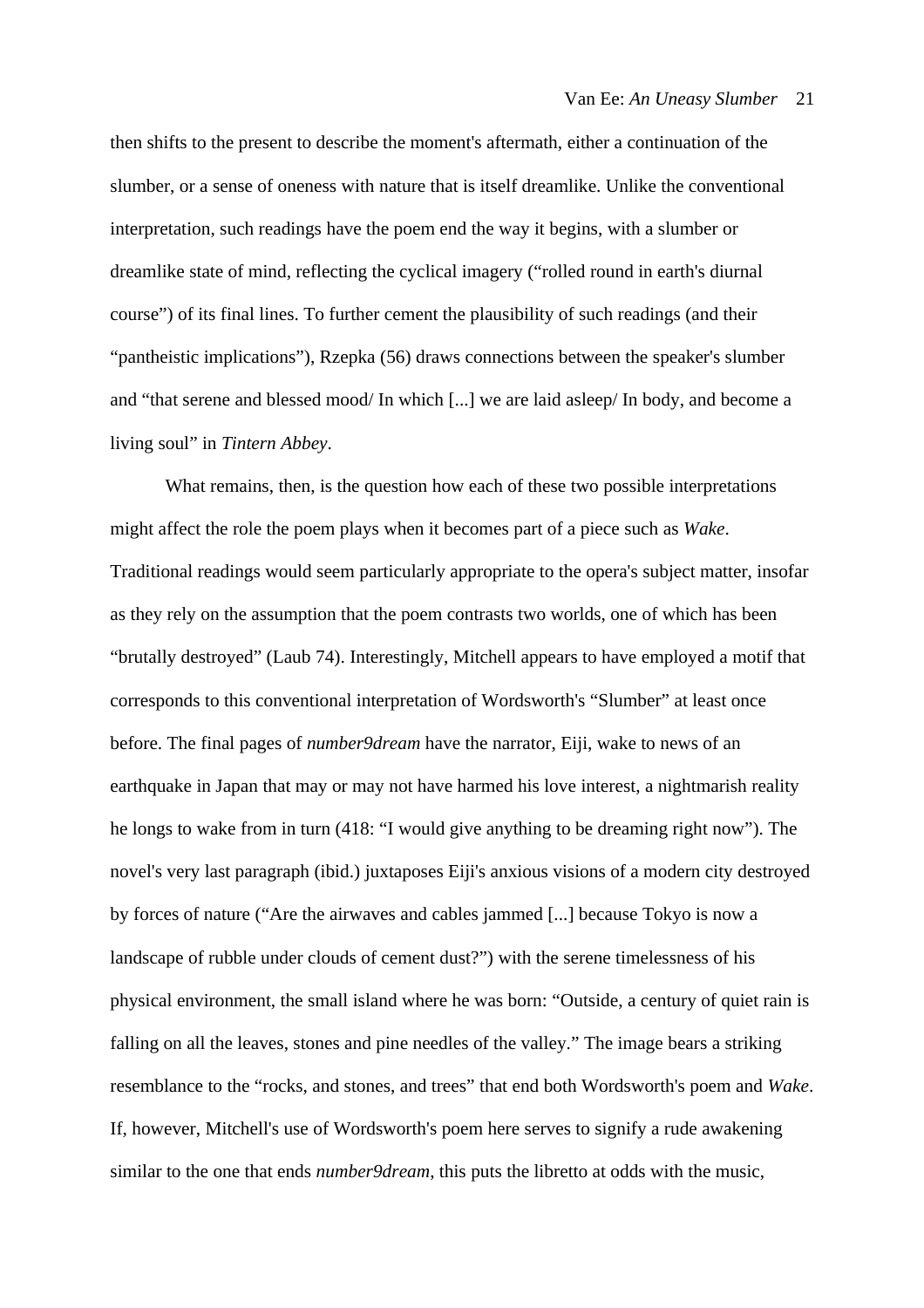which was expressly conceived as a lullaby by De Vries, governed by a "gently rocking melody" of minor thirds that "fits in seamlessly with the slumber mentioned in the poem's opening line" and "holds everything together" (18). A promotional video uploaded by Nationale Reisopera, in which De Vries paraphrases the poem's final lines as "I can feel myself sinking into, or becoming part of earth's eternal course," further confirms the impression that he went with the alternative, unitary, pantheistic interpretation of the poem, according to which the opera ends on a note of release, of letting go.

Like Wordsworth's uneasy slumber, the ghostly figures of the Dead in *Wake*'s fourth act have a significance that is far from clear-cut. Both De Vries and Mitchell have spoken of the "'impossible conversation' between the Living, the Dead and Memory" (Mitchell, "Adventures in Opera") in terms of wish fulfillment, a "chance to say what needs to be said" (ibid.); an opportunity for these characters to pick up where they had been forced to leave off, and thus bring matters to a more satisfying conclusion – in keeping with De Vries' likely interpretation of Wordsworth's poem. What ghosts and spectres tend to signify, however, both in critical theory (see e.g. Jacques Derrida's mid-1990s "hauntology" of Europe's uneasy relation to ideology, following the exorcism of "the spectre of Communism") and in Mitchell's novels (see Dunlop 208-11), is the unfinished business itself, its lingering, pervasive impact on life rather than its resolution. Brushing against the grain of the closure and release it seems to offer, there are incongruities throughout *Wake*'s fourth act that lend this final, morality-play-inspired<sup>[8](#page-22-0)</sup> section of the opera a general air of unease. "Act four: Rocks, and stones, and trees" may have been envisioned as a conversation, yet none of the characters seem to be addressing anyone in particular. The Dead, especially, caught up in their roles as allegorical figures, appear to have lost all sense of who (rather than what) they are, eschewing any use of the first person singular, speaking either collectively or through the very

<span id="page-22-0"></span><sup>8</sup> De Vries (18) speaks of a "mystery play"; according to Robert Potter (7), the traditional tripartite division of medieval drama into three distinct categories (mystery, miracle and morality) is "arbitrary and unhistorical."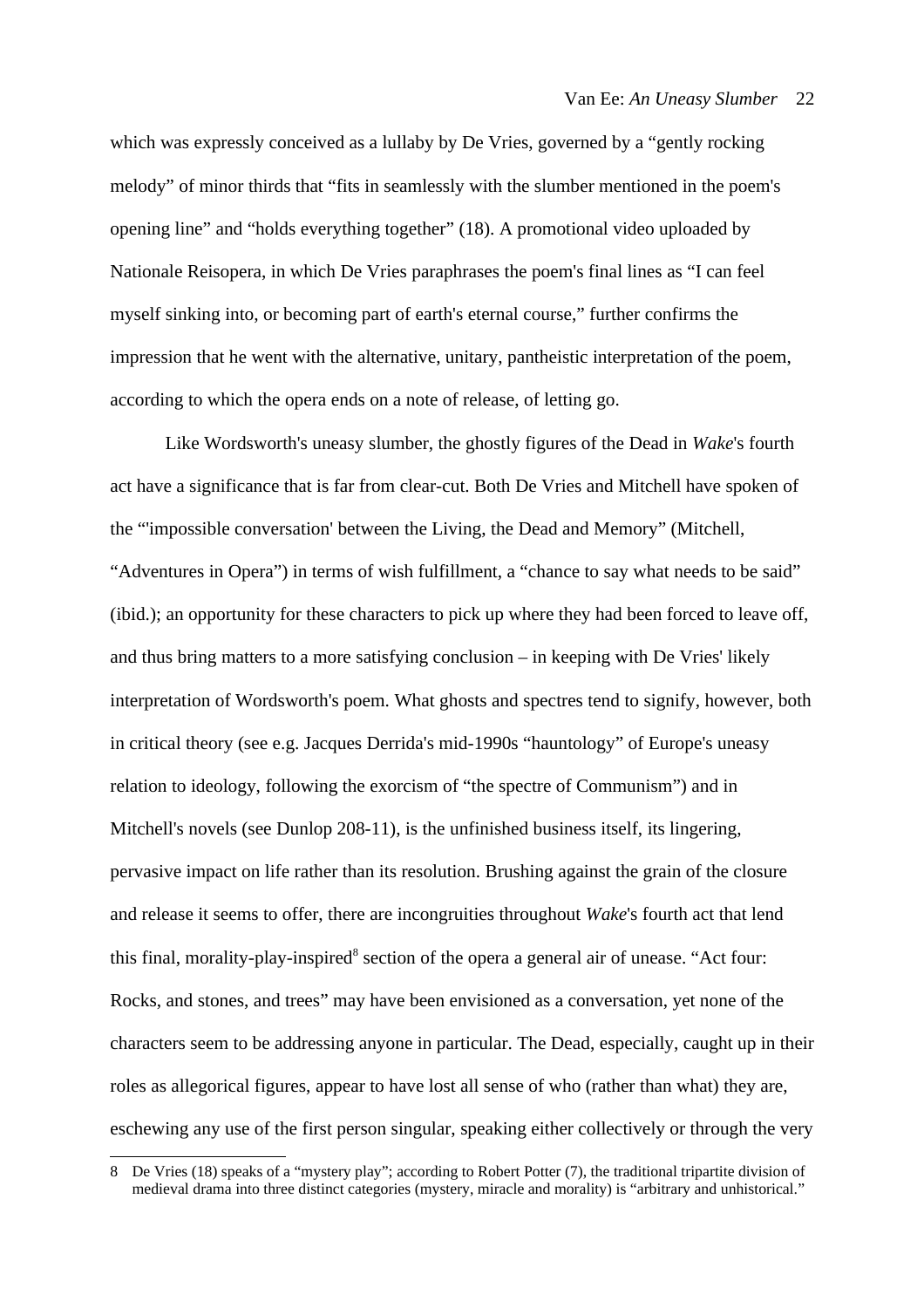"platitudes and phrases" that survivors Mr and Mrs Boxer, who have now lost both their sons, reject outright at the start of the act (58: "Damn their platitudes and phrases/ I do not care. I do not care"). Very little of what constitutes these characters, the distinctive properties that emerged over the course of the previous two acts – Otto's guilt, Vita's knowing diffidence towards Macroom's carefully plotted advances, Tom's resentment towards his parents – has any bearing on what they say here, or how they say it. While former submariner Willem's use of a maritime metaphor (60: "So navigate by maps or stars; meet trouble and capsize") seems appropriate enough, a line such as "What if our game concluded in a contrary result?/ Would you want us to inhale grief and exhale guilt?" (ibid.), here given to Johan and Otto, could have been uttered by any of the victims. Indeed, the difference in tone between these rhetorical questions and Johan's and Otto's lines in act two, which are characterised by short, highly charged outbursts (42: "Lads! No! Boys! Ref! But!") and reluctant, painful recollection (43: "I thought – at first – I'd – I'd – I'd... hit a deer... or..."), respectively, is striking. Audiences may recognise a specific performer as portraying a given character, and readers of the libretto may refer to line attributions, but apart from these, it becomes difficult to determine who among the Dead utters which line. If anything, the composer's efforts to retain, throughout act four, elements of the specific musical idioms associated with each character in act two (see De Vries 18: "They keep their own instrumentation and their own tempo") only serves to underline the absence of the verbal idioms associated with them. One way in which the impossibility of this conversation manifests itself, then, is in a dearth of voices, a jarring breakdown of the text's rich heteroglossia. The only voice that remains audible is that of "a common baseline discourse" (Collington 238) which manifests itself as a series of commonplaces (*Wake* 58):

#### DOT AND TOM (to the Living)

Your pain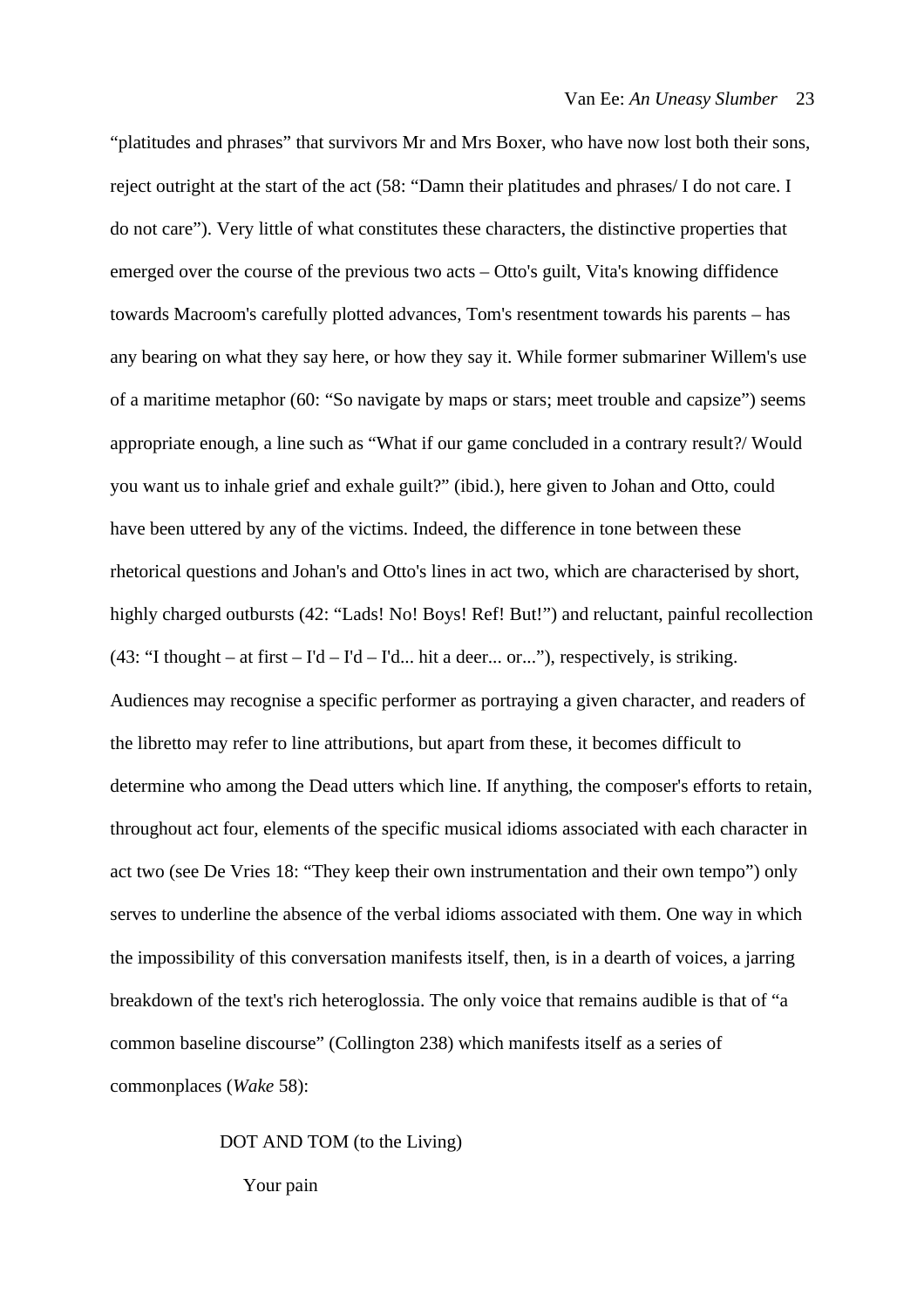is testimony we were loved

and therefore blessed.

We mourn you are marooned,

distressed.

We do not wish to be your wound.

IONA

But anger sharpens grief anew – a piece of us, you see, died too. Why not me? Why you?

Rather than offer a dialogue between distinct voices, the text expresses a single,

overwhelming desire to move on and restore a semblance of normality – the "return of a sane, normal and connected world," as Laub (73) has it. A succession of phrases taken from everyday contexts presents an enticingly dull image of everyday life going about its business (*Wake* 59):

### MISS SCALLAMACH

"News and Views"

FRANK

"Pay and Display";

### SPIDER

"Best Before"

## MR BOXER

"Submit your taxes."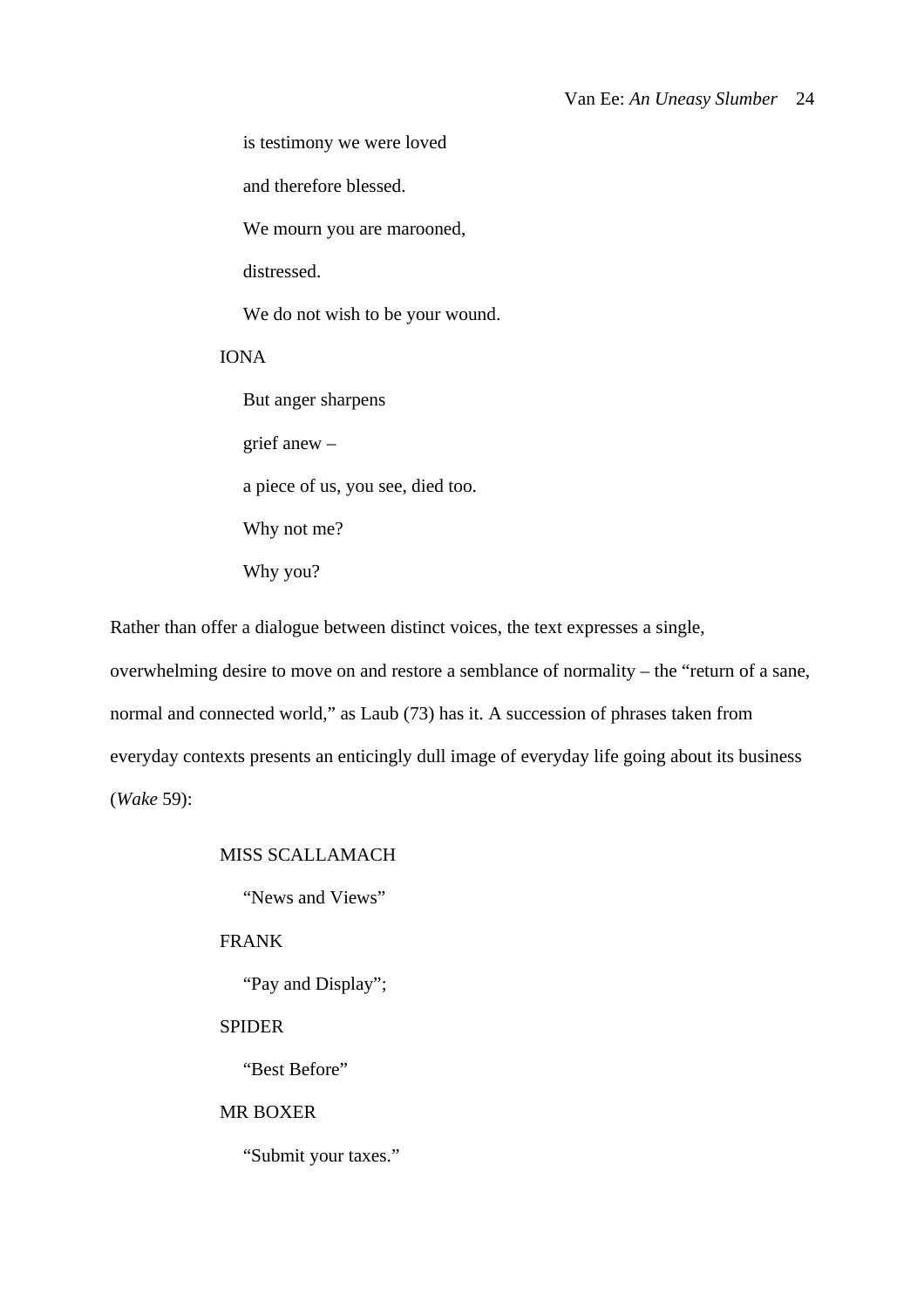#### CASPAR

My world ground down,

### **MARINUS**

while theirs still spins on its

humdrumming axis.

## MACROOM AND VITA

The universe uncrumples,

indifferent and unfussed.

As the exchange moves between well-worn tropes of mourning – the disaster's victims calling upon the survivors to "Honour us, by living fully" (60); the notion that nothing will ever be the same again, contrasted with the universe's blatant indifference to death – the characters' need to engage their sense of loss strains against the text's formal adherence to a genre (the late medieval morality play) that is deeply conventional, "a generalized [...] conception of the human condition" (Potter 10). The inclusion of a straightforward memento mori, especially, a reminder that "All that is here shall cease to be" (*Wake* 59, quotation marks in the original), comes across as rather too glib to be entirely appropriate.

While the need to speak out in order to deal with what has happened prompts the characters in act four to adopt voices that are not quite theirs, a similar mechanism emerges with respect to the opera's main narrative framework, the nine rooms of act two. When act four has surviving characters Spider, Cleopatra, Miss Scallamach, Caspar and Frank list everyday items that remind them of those they lost to the disaster – outlining "A hole that keeps the shape of what is lost," one of the glosses Diane suggests for the word "grief" in scene 22 of act two – the effect is touching, if perhaps a touch overly familiar (60):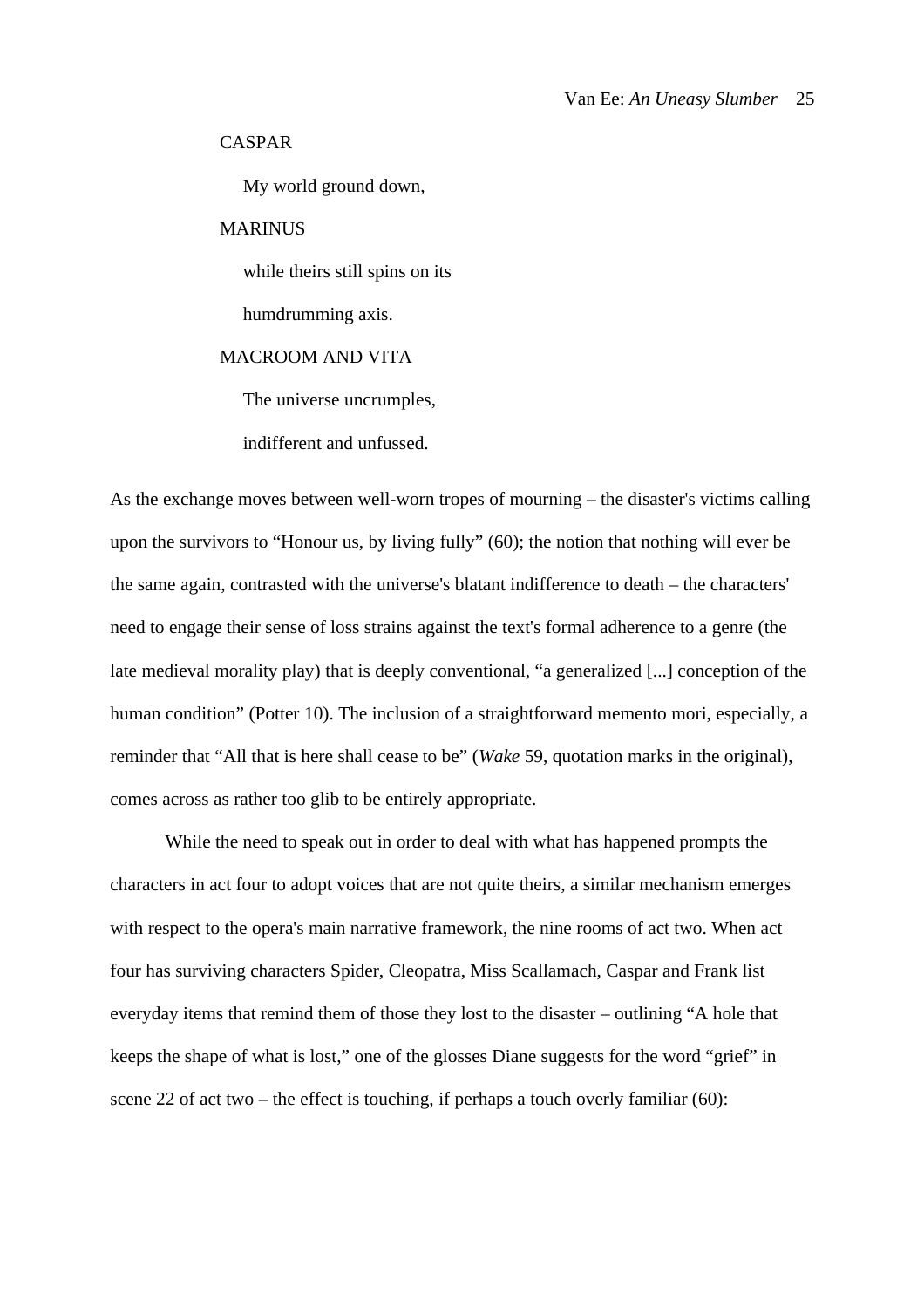#### SPIDER

Junk mail still arrives

for you,

## CLEOPATRA

still thrives,

your coriander.

## MISS SCALLAMACH

Your cashmere gloves,

### CASPAR

the songs you loved,

## FRANK

your birthday in the calendar.

Most of the items listed here, however, are unlikely to have survived the kind of blast (two blasts, even) that killed every occupant in an entire apartment building, and that – according to the survivors' accounts in act three – could be heard across town (56):

## FRANK

...anyway, I heard... this noise.

I thought, A bomb.

### MRS BOXER

And then we heard this...

low rumbling, like thunder...

### MR BOXER

But it didn't die down,

it got louder...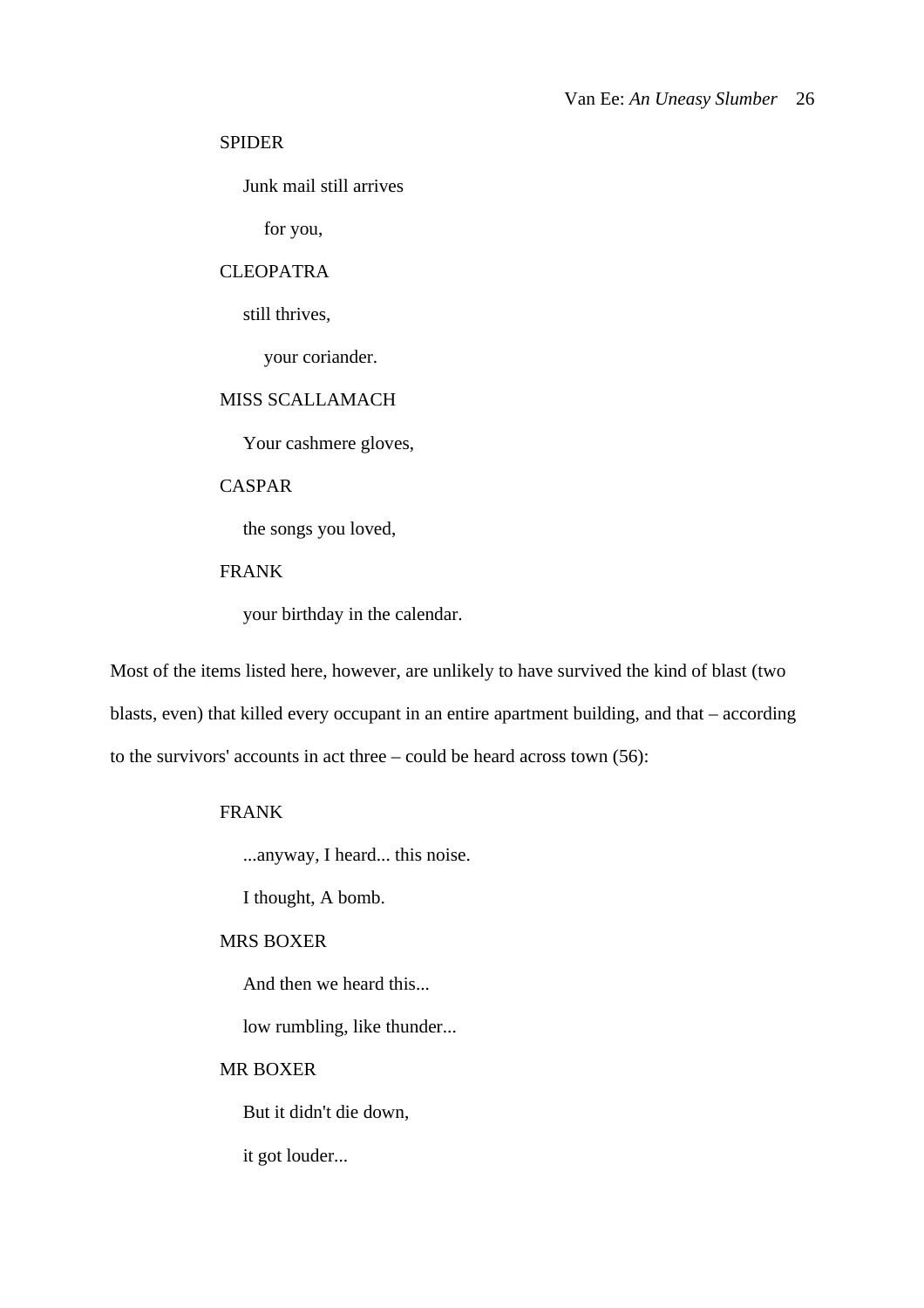#### MRS BOXER

And the people in the street had stopped, like statues...

FRANK

...people were running,

in all different directions.

Then there was a second...

almighty...

Taken individually, none of the items on the list would be impossible to account for. Spider's claim that junk mail still arrives for Macroom sounds plausible enough, assuming that anything sent to the old address (which must have been rendered uninhabitable by the blasts) is being redirected. Small items like Dot's gloves, which Miss Scallamach might have had on her when she went to run an errand that evening, could have made it through the disaster through sheer coincidence – much like the character herself. Similarly, Cleopatra's remark about her half-sister's coriander could have been prompted by the unlikelihood of its survival, a testament to its ability to thrive, and the idea that someone like Frank would enter his late wife's birthday on a new calendar is both affecting and very much in character. Still, while none of the individual items listed here go against what we learn of the disaster, they do not provide a particularly close fit either. The list derives its poignancy from its cumulative effect, evoking a familiar, domestic environment that continues to operate as if an equally familiar figure, now absent, were still part of it. Within the context of the opera, however, this environment has been affected, too; the list traces the outline of a "hole that keeps the shape of what is lost" against a background that is no longer there. The domestic environment that features, implicitly, in the list – the kitchen table or windowsill that Vita's coriander now sits on, the wall that Frank has pinned his birthday calendar to – can only be that of the survivors'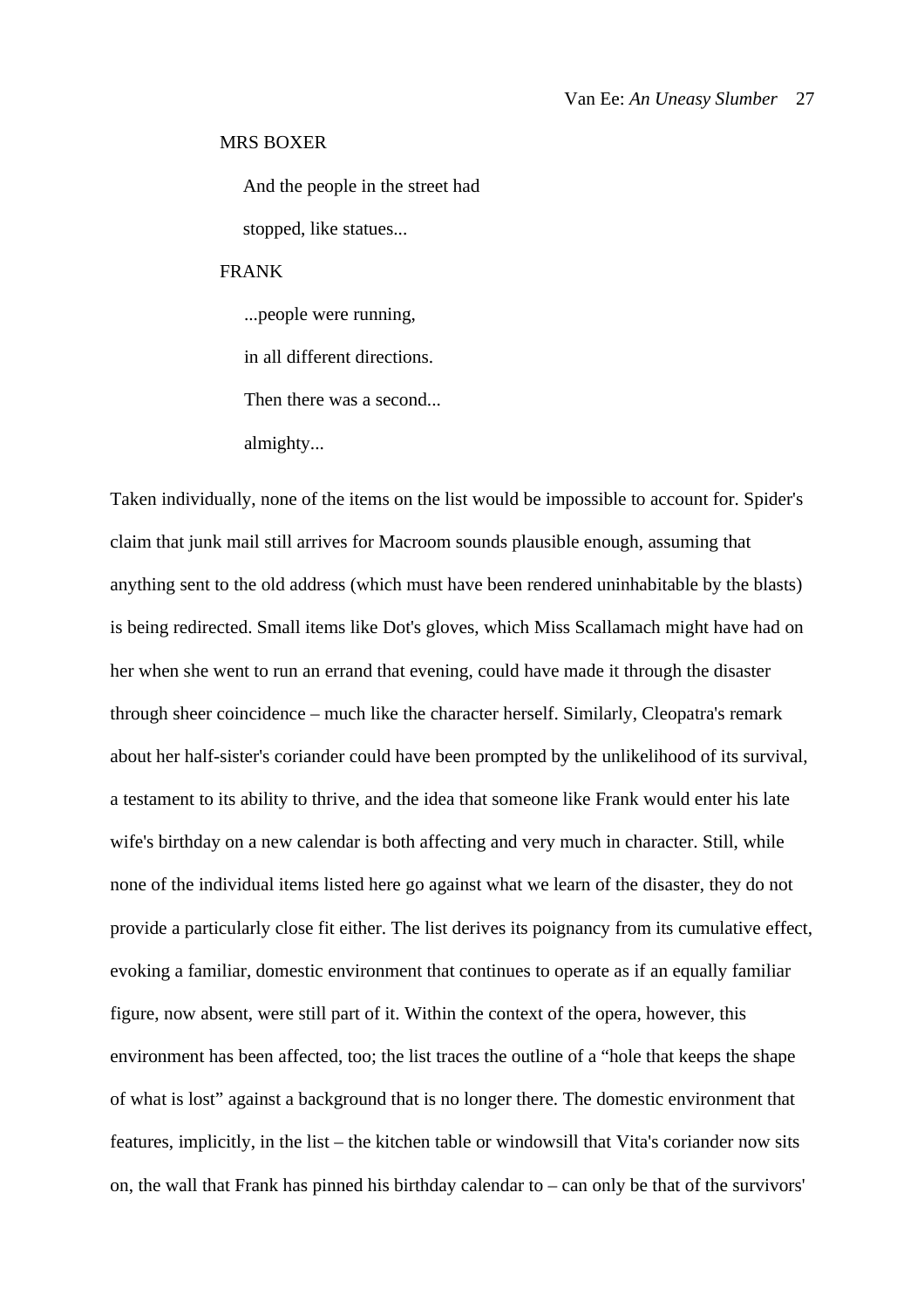new homes, an environment that those killed in the disaster were never part of in the first place. Within this new, unfamiliar context, the presence of familiar items in the absence of those they used to belong to evokes a second absence, that of the items' former, familiar environment. In this way, though no longer part of the scenery, the nine rooms of act two nevertheless retain a ghostly presence in the opera, along with their former inhabitants, by virtue of remaining conspicuously absent. The destruction of the building, a literal "shattering of prior forms," entails the destruction of the very frame of reference that would allow the survivors to account for the pain of absence. As they attempt to articulate this pain in act four, characters necessarily refer to the framework available to them, their new living environment, even though this frame does not quite fit.

It appears that much of the tension in act four derives from the forms used to "say what needs to be said." Assuming that some formal genres would arguably be more appropriate than others for dealing with the matter at hand, securing a sufficiently close fit between form and substance might nevertheless not be an option. Cathy Caruth (153) suggests that "the transformation of the trauma into a narrative memory that allows the story to be verbalized and communicated [...] may lose both the precision and the force that characterizes traumatic recall." Narrative closure offers a means to "move away from the experience of shock by reintegrating it into a stable understanding," but this movement can only occur at the cost of "the event's essential incomprehensibility, the force of its *affront to understanding*" (154, italics in the original). In order to further illustrate the relation between a traumatic event's "affront to understanding" and the forms chosen to represent it, I would like to turn to another project undertaken to coincide with the fireworks disaster's decennary anniversary: Astrid Bussink's *Mijn Enschede*.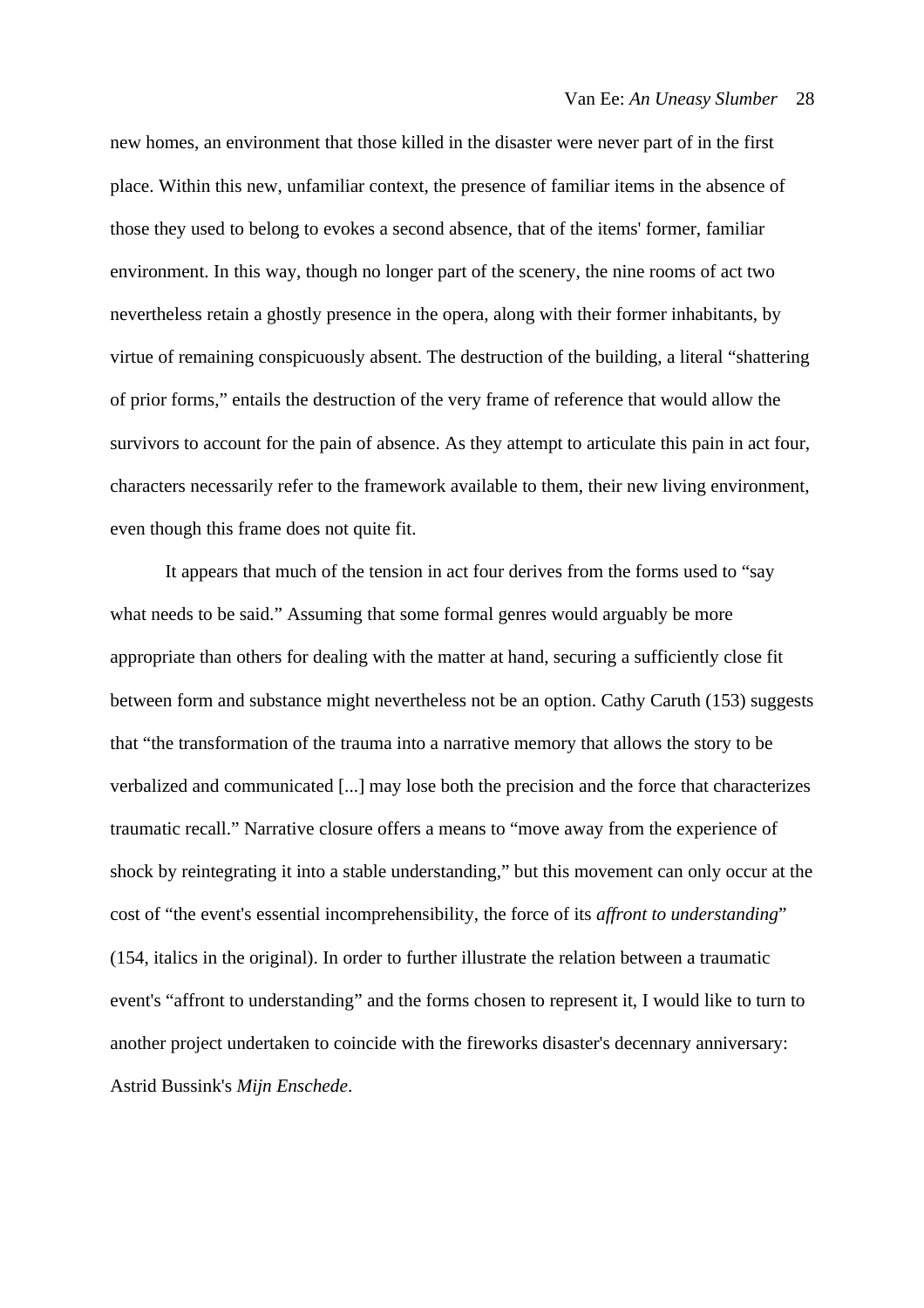#### **3 Finding and fitting forms:** *Mijn Enschede*

In his article for the *Guardian*, Mitchell ("Adventures in opera") mentions "a one-man demonstration against the opera," which made him revise his text "imagining [he] was watching the premiere sitting next to someone who had lost a daughter or a dad in 2000." Watching Astrid Bussink's 2010 documentary film *Mijn Enschede*, one begins to suspect that the "WAKE IS LIES man", as Mitchell calls him, may well have been "Don H.," whom Bussink films as he performs part of his own, politically charged "Disaster Opera in E minor" – set, tellingly, to Kurt Weill's "Ballad of Mack the Knife" from the *Threepenny Opera* – while standing in the crater left by the explosions:

> Mayor Mans has a secret [the Dutch has "doofpot", cover-up] which he keeps in a safe And so people are still missing and many a soul is still miserable

The image is powerful; with the hood of his anorak pulled down over his eyes, a lyric sheet in one hand, a small tape recorder in the other, and his voice raised in accusation, H. offers a counterperformance that could hardly be any more different from *Wake*'s setting of Wordsworth and its "atmosphere of resignation." Bussink, an Enschede art school graduate about to move to Amsterdam at the time of the disaster, can see where he is coming from. "After all these years, it was still unclear who or what had caused this disaster. Which bugged us." Having introduced viewers to "Crimo," who carries out experiments in his garden in an effort to disprove official reports on the disaster, to former firefighter Ben, who gives guided tours around the affected area, and to Don H., Bussink clearly knows what type of narrative frame she should be working with herself. Hers is a detective story, and her role in it that of an intrepid investigative reporter looking into "the mystery of the disaster." She sets up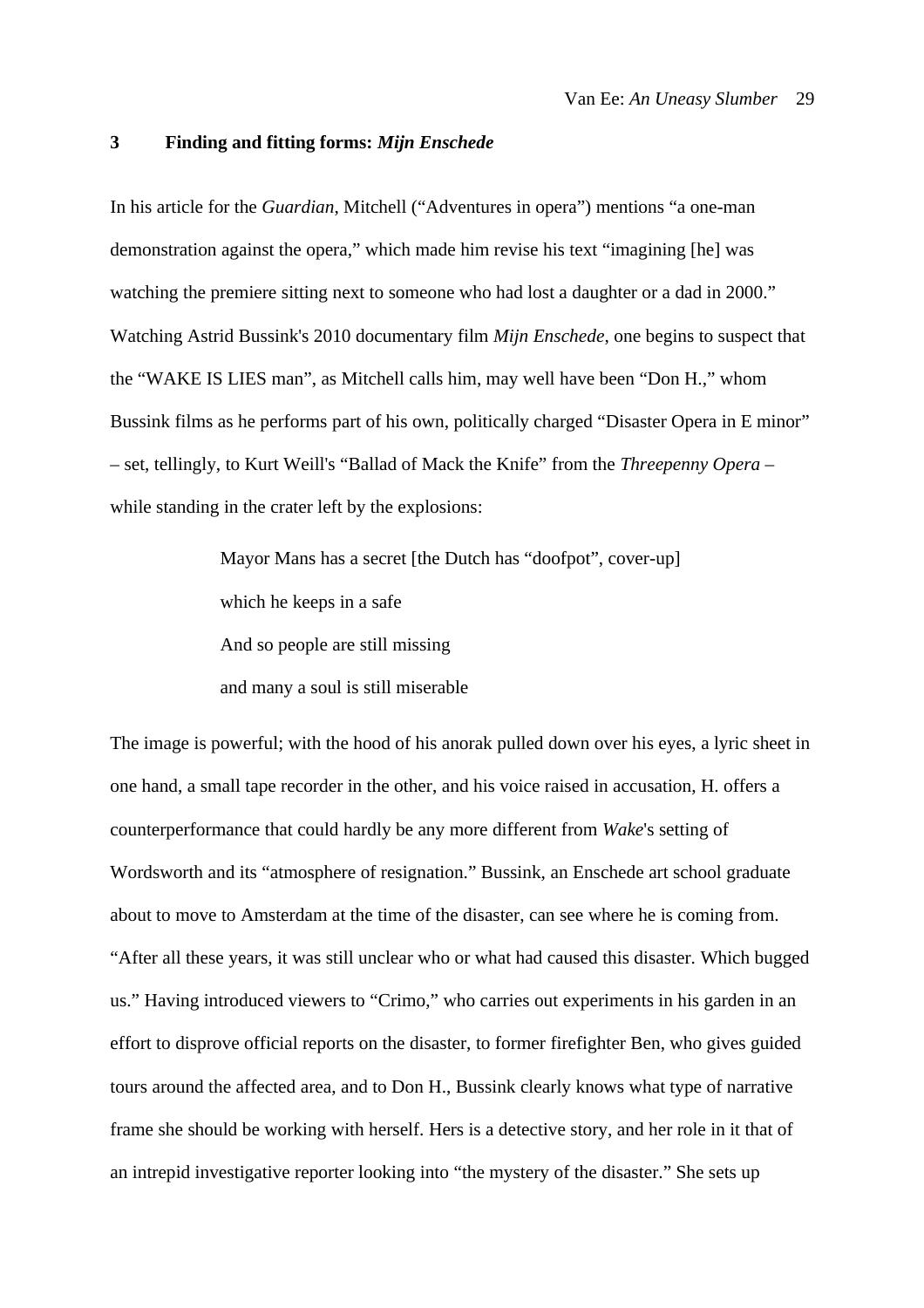headquarters in a luxury flat that overlooks ground zero of the explosions, part of an apartment complex erected where her own student flat stood before it was flattened, along with 200 other residential buildings in the area. Over the course of the film, she is shown covering its walls with (photographic) material she collects, the way a police officer in a crime drama might create a wall chart to help them crack a case. Finding that many of the people she talks to are primarily looking for someone to hold to account ("We wanted a culprit," as she puts it in voice-over), Bussink decides that her task will be finding and interviewing André de Vries, a man who was charged with involvement in the fire that set off the explosions, and who disappeared after he was acquitted on appeal nearly three years later. Afterwards, in interviews with Dutch and Flemish media outlets (*Tubantia*, *Cobra TV*), Bussink admits to having been "sucked in" by her role, to the point where she felt she might be able to solve or at least contribute something to "the case." While, contrary to her own expectations, she does actually find and speak to De Vries ("Somewhere in Germany," as the caption has it), the encounter is singularly anticlimactic, even embarrassing as Bussink realises she is imposing herself on someone whose life, like those of a number of other people she has spoken to, has been wrecked by the disaster.

Significantly, the documentary does not end there. In a subsequent scene, Bussink is paying another visit to retired firefighter Ben (who, unlike four of his colleagues, made it out of the disaster area alive) when a fire breaks out at a neighbour's house. A Christmas tree in the background hints at upcoming New Year's celebrations – with fireworks, of course, stashed in people's garages. Again, Ben takes charge of the situation, turning a garden hosepipe on the flames until a professional fire brigade arrives; Bussink helps the neighbour carry her children to safety, then looks on anxiously, flinching at the sound of firecrackers going off. Once again, the end of her stay in Enschede is marked by the accidental ignition of fireworks in a fire. "As if the disaster wanted to remind us once more of its existence," her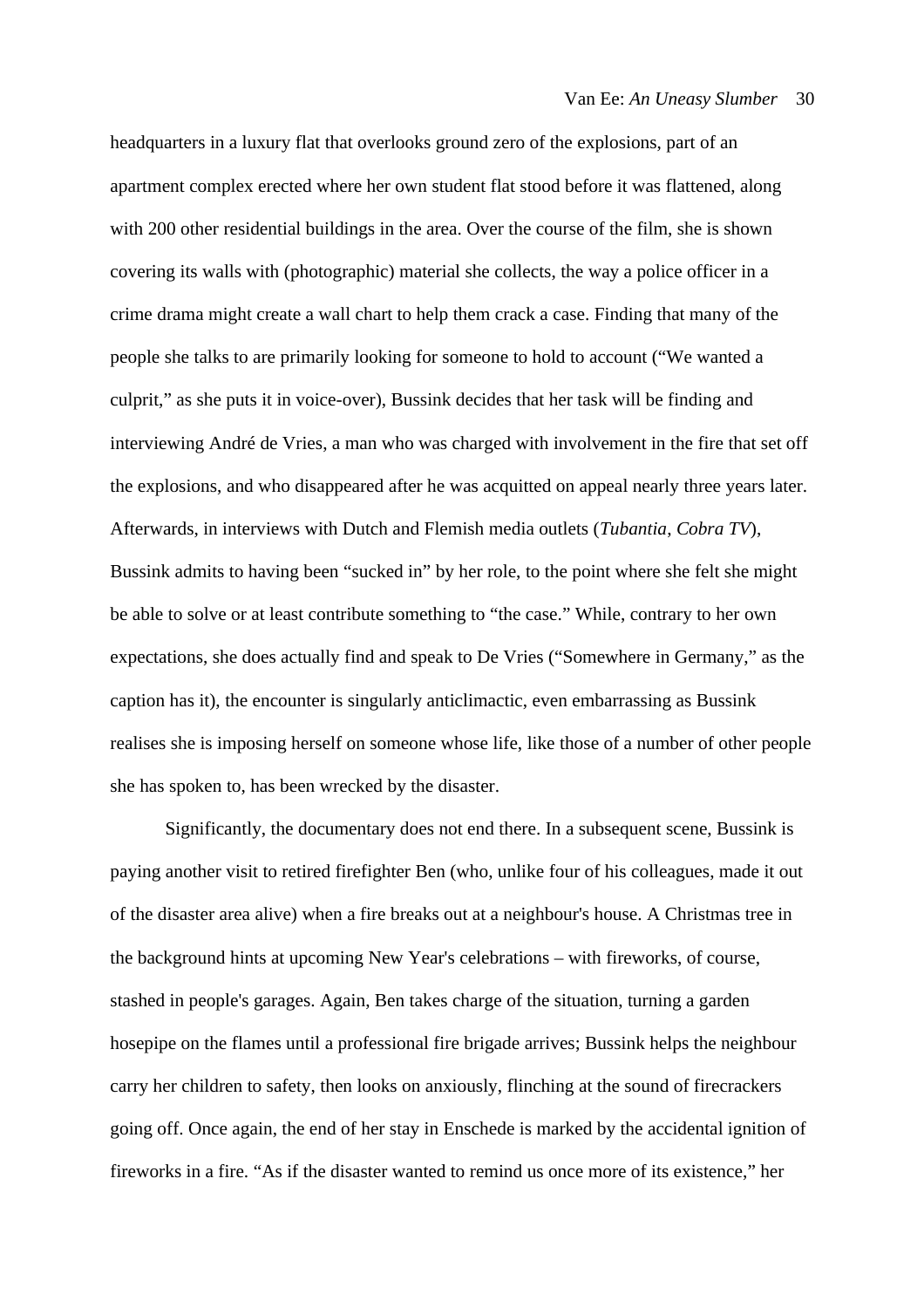voice-over observes. "As if we hadn't heard the last of it." Her investigation may be over, yet – the coincidence is staggering – the experience it deals with, the actual fireworks disaster, keeps repeating itself, a classic scenario of a traumatic past intruding upon the present. This is why I would disagree with her claim (outside the documentary itself, in an interview with *Cobra TV*'s Frieda van Wijck) that the banality of her conversation with De Vries ("So... How've you been?") points to an emptiness at the core of her search for truth. I would argue that, instead of showing that Bussink's story has no resolution, her film hits upon a crucial paradox: a formal conclusion – she has found what she set out to find – that is nevertheless clearly not the end of it.

One of the benefits of having made the film, Bussink tells Van Wijck, is that she now has the documentary to discuss with interested parties, "So I don't have to talk about what happened to me that day. I can talk about the film now, and that's made it manageable or something." These comments hew surprisingly close to Cathy Caruth's take on the role that narrative memory can play in dealing with traumatic events. Referring to Pierre Janet's 1904 case study of the heavily traumatised Irène, Caruth observes that "her cure is characterized by the fact that she can tell a 'slightly different story' to different people: the capacity to remember is also the capacity to elide or distort" (153). This does not have to mean, however, that what cannot be integrated into such a narrative does not become part of it. Virtually no evidence remains, in *Mijn Enschede*, of the fact that Bussink was home when disaster struck and her house was destroyed, and that she has struggled with this – something she does mention in interviews with, for instance, *Tubantia* (Bosman) and *VPRO Gids* (Hoes). These experiences, which she may have realised could not become part of a straightforward narrative such as underpins her documentary, have nevertheless made their way into the film, which performs what it does not – could not – address explicitly.

The process is prefigured within the documentary itself, in a scene that begins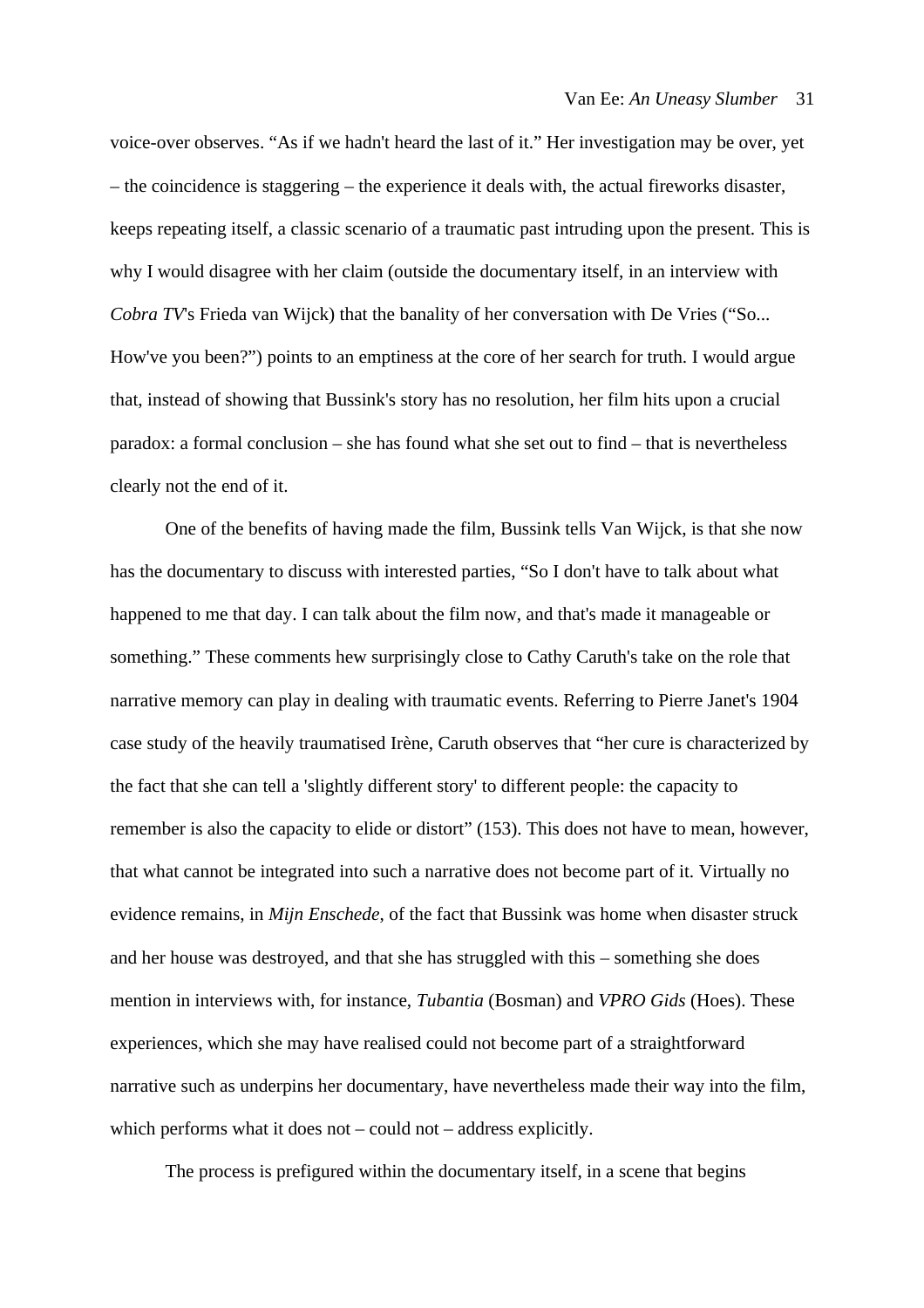approximately nineteen minutes in. The clip features Ferdi Lammerink, "market vendor and singer," a man who knows his way around pathos. As he plays a recording of his own cover version of Frank Sinatra's "Strangers in the Night" (complete with "doo be doo be doo" section towards the end), to Dutch lyrics that lament the feeling of being a stranger in his own home town, Lammerink reaches over to a side table, pointedly adjusting a picture frame that holds a photo of the disaster area, in sepia. The glass of the frame is cracked.

- L: Top class drama, isn't it? If I had any tears left, I would cry. [In English] *No tears*. Yeah.
- B: Does it upset you to hear this again?
- L: Nah. I'm play-acting a little, acting sad. [Gestures towards picture frame] That's what you wanted, isn't it? Or did you think I'd cry for an hour on the couch? I'll do that when you've left. [Scoffs]

Within the boundaries of a familiar format – here, as in the various operas written about the disaster, a combination of textual, musical and visual cues – there is room for drama, but not grief. Lammerink may seem to be merely contradicting himself when he claims to have no tears left, then says he will "cry for an hour on the couch" once the camera crew has gone. Arguably, however, his words reflect a distinction between grief as a concept and grieving as a practice, what Ernst van Alphen (110) has referred to as "the split between the living of an event and the available forms of representation with/in which the event can be experienced," which interferes with the experience of a traumatic event itself, as well as with its subsequent representation. While the concept of expressing grief through crying has here been incorporated into a well-defined format that can be used to address the disaster and its aftermath, this integration relies on a displacement, even a supplanting, of crying itself. According to the tropes available within the format Lammerink uses, dealing with something as devastating as the fireworks disaster exceeds people's capacity for expressing grief; it is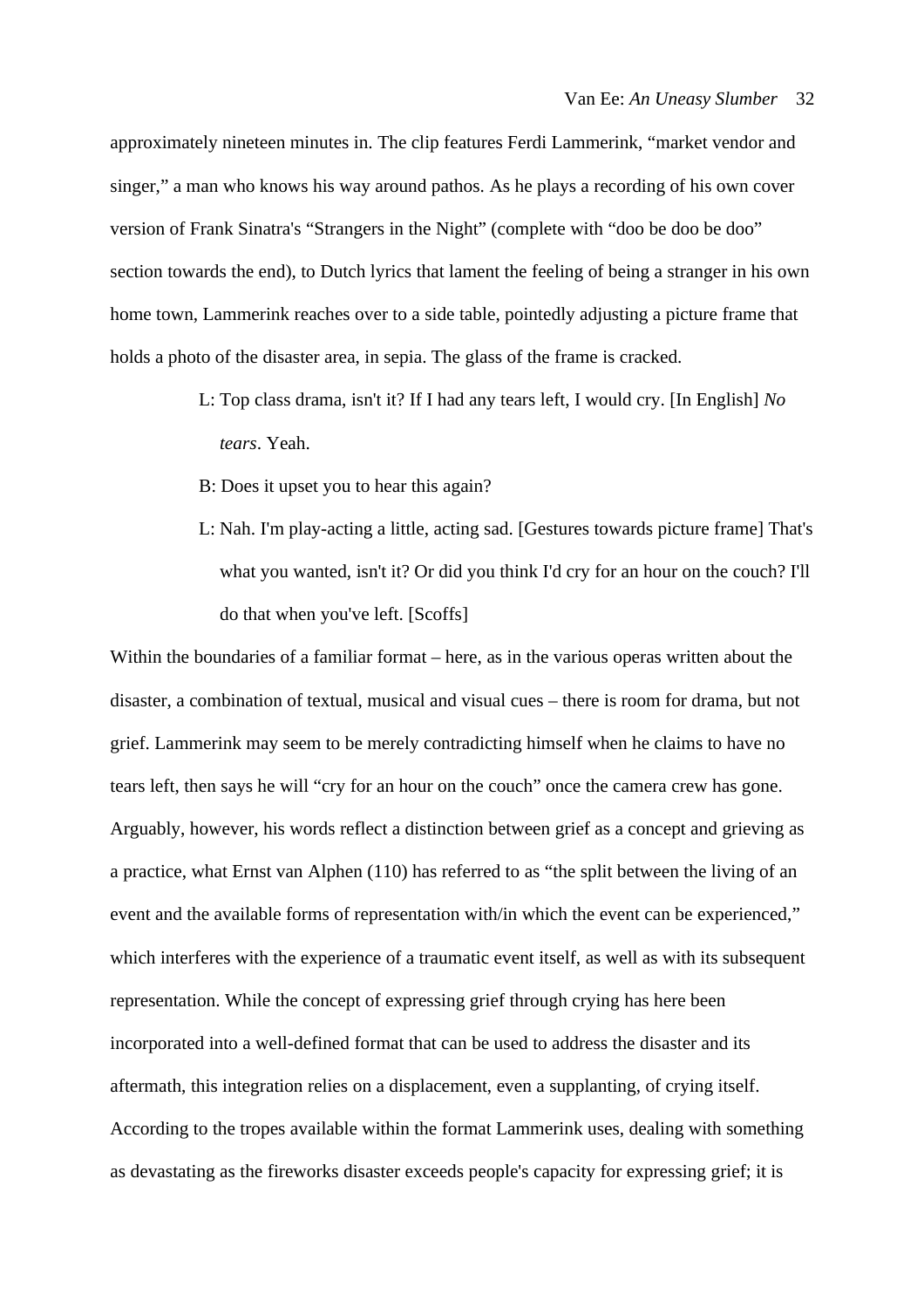only by referring explicitly to this inexpressibility – that is, by announcing that one "cannot cry" or "has no tears left" – that the experience can be dealt with. Similarly, Bussink's investigation, her means of addressing the issue of the disaster, obviated her addressing her actual experience of it. Whereas in *Wake*, what remains outside the space of representation once the disaster has occurred – characters' voices, the building they shared – retains a ghostly presence because of its jarring absence, *Mijn Enschede* shows the fireworks disaster imposing itself upon Bussink, seemingly out of the blue, at a point when her story is supposed to have run its course. While projects like *Wake* and *Mijn Enschede* offer valuable opportunities to engage the incomprehensible by, as Bussink puts it, lending it a form, any one such form is unlikely to accommodate traumatic experience in its entirety. Consequently, the slumber that ends *Wake* on a promise of release and blissful oblivion remains haunted by what it cannot represent.

#### **Conclusion**

This study has offered an analysis of one of bestselling British novelist David Mitchell's most recent pieces of work: the libretto for an opera that was commissioned by the Dutch Nationale Reisopera to commemorate the decennary anniversary of a catastrophic event that occurred in the city of Enschede on 13 May 2000. The so-called fireworks disaster killed 23 people, wounded approximately 1000 and destroyed some 200 residential buildings. Although Mitchell and the opera's composer, Klaas de Vries, were careful to avoid any direct references to the circumstances of the disaster in Enschede, the resulting piece, *Wake*, deals with an event that, like the fireworks disaster, destroys lives and homes alike. Here, I have focused mainly on the opera's second and fourth acts, the first of which presents the soon-to-be victims in their homes, nine apartments in a single converted townhouse, by means of an ingenious set design that suggests the audience is looking in through these characters' front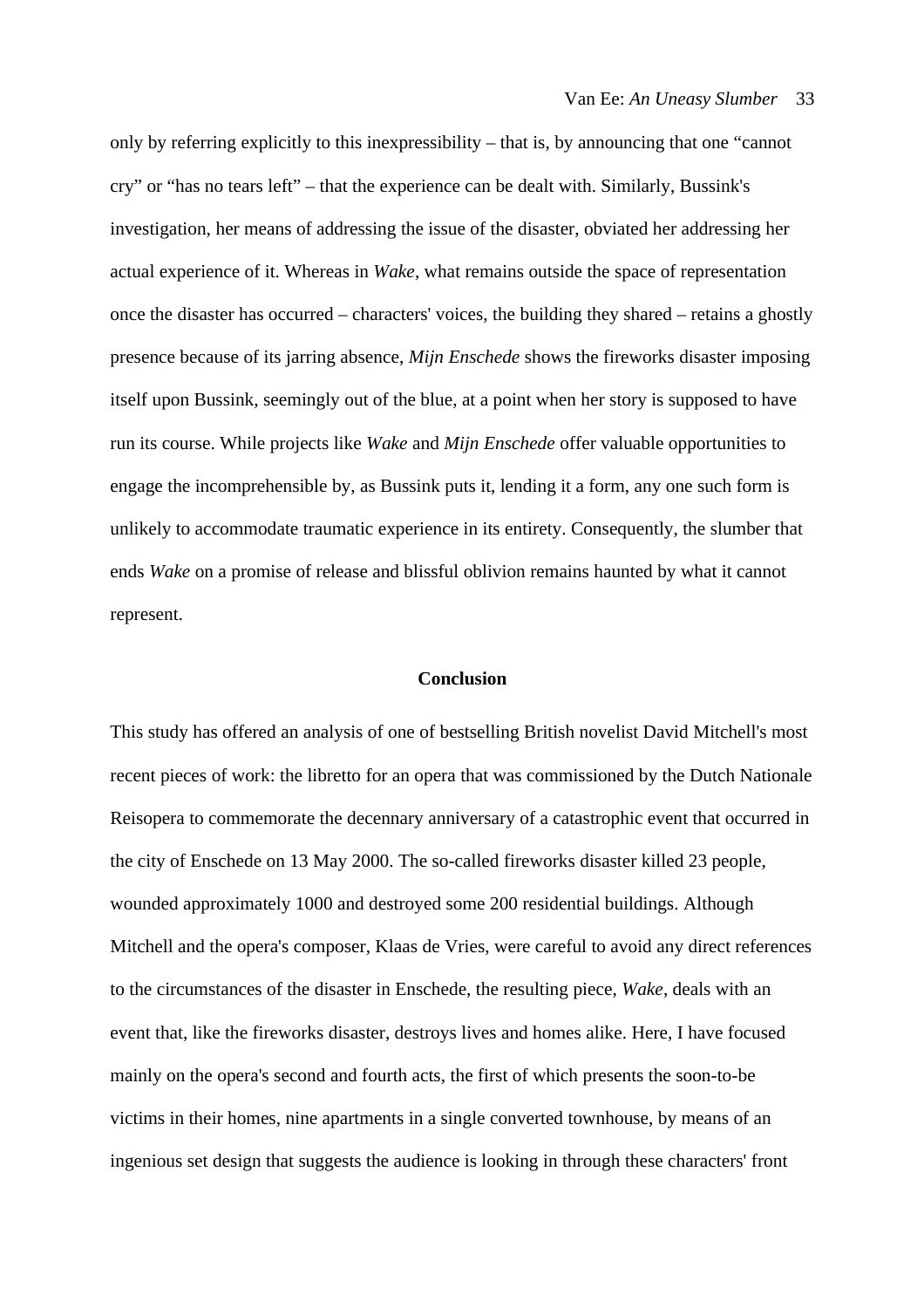windows. In the absence of an overarching plot, it is this literal framework that provides the characters' individual stories with a degree of coherence. Accordingly, the subsequent (implied) destruction of the building, narrated (though not actually shown) in act three, corresponds to the destruction of both the surviving characters' and the audience's frame of reference, a traumatic "shattering of prior forms" (Lifton, quoted in Caruth: 134) on an architectural as well as a semiotic level. Act four uses a different template, that of the latemedieval morality play, for an "impossible conversation" between the disaster's victims (the Dead) and its survivors (the Living), with a chorus (Memory) offering commentary that culminates in a canon-like setting of Wordsworth's "A slumber did my spirit seal." There is something not quite right about this final act, however. Even though the Dead remain recognisable as the same characters who appeared in act two, they seem to have lost their distinctive ways of speaking; meanwhile, the Living resort to "platitudes and phrases" (*Wake* 58).

In an effort to account for this unsettling tension, I have drawn on Mikhail Bakhtin to argue that *Wake* stages a tug-of-war between the novelistic dialogism of Mitchell's libretto (which unfolds most obviously in act two, but collapses along with its narrative framework in act three), and the univocal monologism of the traditional musical forms that, according to De Vries (19), lend the opera "a clear structure and coherence." This monologism manifests itself most explicitly in the composer's stated intention to "reconcile all opposites" (18) in act four. Musically, the opera ends on a comforting note of closure and release, a lullaby, in keeping with De Vries' apparent interpretation of Wordsworth's poem. The final act's text and stage design, however, hint at what has been lost, and what cannot be represented in any other form than the form that has been lost: the lives and living environments destroyed in the disaster. Giving (narrative) form to a traumatic event may be the only way to approach or address it, and thereby deal with it, but as Astrid Bussink's film documentary *Mijn Enschede* shows,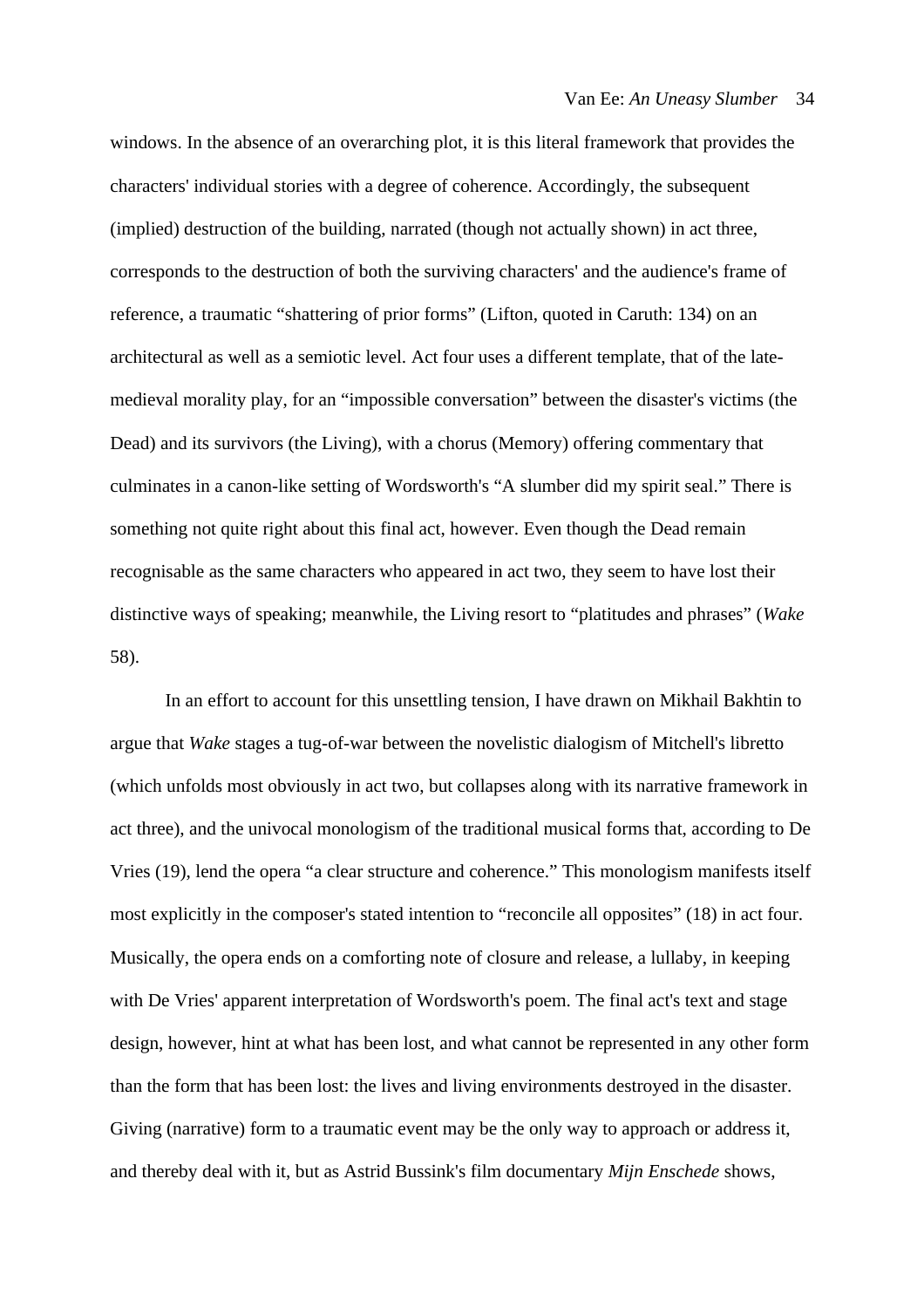finding a form does not prevent the original trauma from continuing to impose itself outside this framework. Framing traumatic events in such a way as to that render them comprehensible means that what characterises an event as traumatic, its incomprehensibility, remains unaccounted for. It is this ambivalence that is reflected in the uneasy slumber that ends *Wake* – a representation, not so much of a traumatic event as of the way people deal with such events – and in the inconclusiveness of the closure it offers.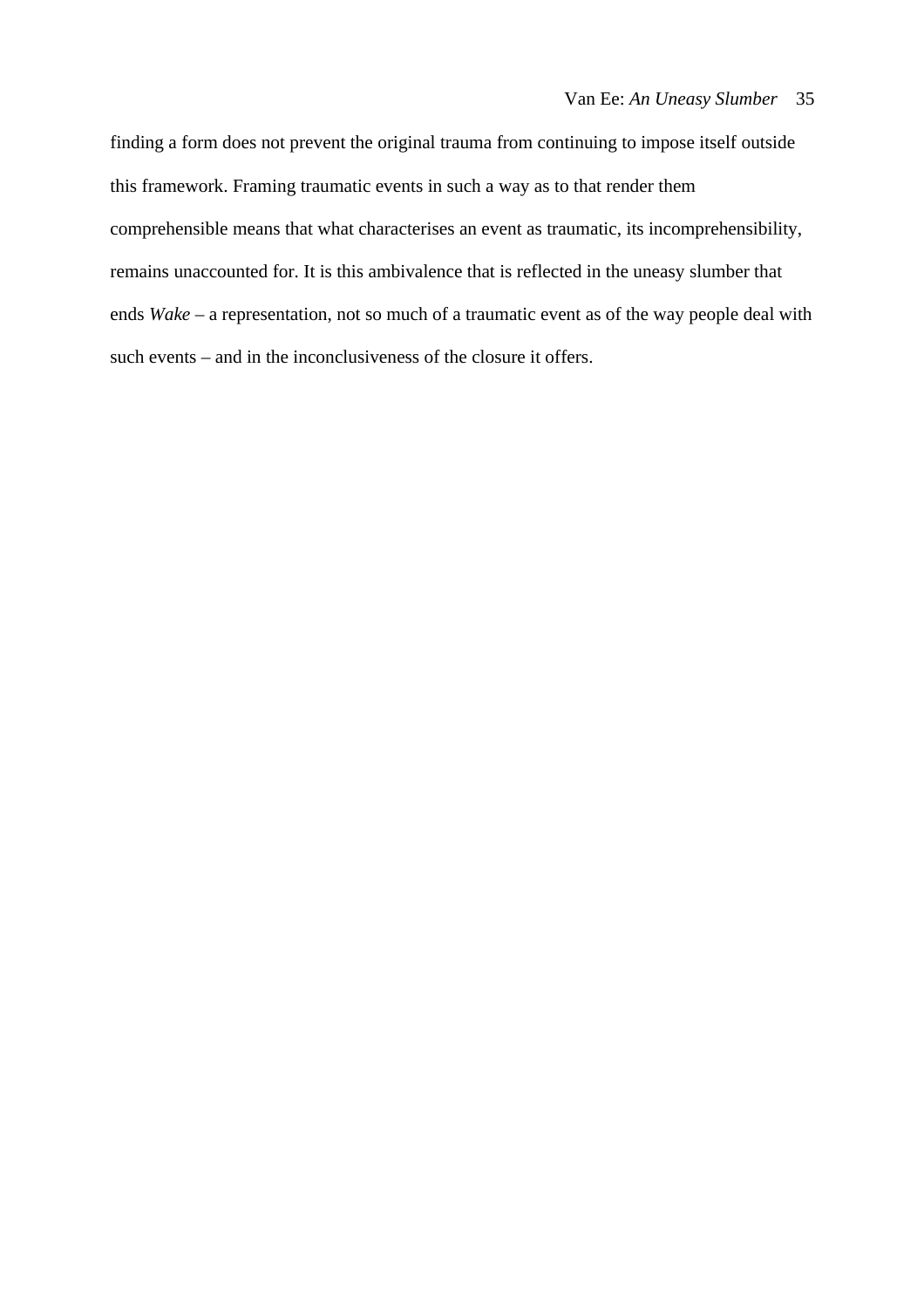#### **Works cited**

- Alphen, Ernst van. "Symptoms of Discursivity. Experience, memory and trauma." *Narrative Theory. Critical Concepts in Literary and Cultural Studies*. Ed. Mieke Bal. Vol. 3: Political Narratology. New York: Routledge, 2004. 107-22.,
- Bakhtin, Mikhail. *The Dialogic Imagination. Four Essays by M.M. Bakhtin*. Ed. Michael Holquist. Trans. Caryl Emerson & Michael Holquist. Austin: University of Texas Press, 1986.
- Bosman, Ingrid. "'Dit was een film die eruit moest.'" *Tubantia*. 4 Feb. 2010. Web. <http://www.tctubantia.nl/regio/enschede-haaksbergen/6191009/Dit-was-een-film-dieeruit-moest.ece>
- Bussink, Astrid, dir. *Mijn Enschede*. Zeppers Film & TV, 2010. DVD.
- Carlson, Marvin. "Theater and Dialogism." *Critical Theory and Performance*. Eds. Janelle G. Reinelt & Joseph R. Roach. Ann Arbor: University of Michigan Press, 1992. 313–23 .
- Caruth, Cathy. "An Interview with Robert Jay Lifton." *Trauma. Explorations in Memory*. Ed. Cathy Caruth. Baltimore: Johns Hopkins University Press, 1995. 128-47.
- Caruth, Cathy. "Recapturing the Past: Introduction." *Trauma. Explorations in Memory*. Ed. Cathy Caruth. Baltimore: Johns Hopkins University Press, 1995. 151-7.
- Certo TV, prod. "Certo Report Wake, Nationale Reisopera." *YouTube*. 18 May 2010. Web. <http://www.youtube.com/watch?v=ke9s-pXxHHo>
- Coelman, Ben. "Een vriendschappelijke partij tafeltennis. Interview met David Mitchell." *Wake. Opera in four acts by Klaas de Vries and David Mitchell, with electronic music bij René Uijlenhoet*. Ed. Ben Coelman. Programme booklet. Enschede: Nationale Reisopera, 2010. 7-9.
- Collington, Philip D. "'Sallets in the Lines to Make the Matter Savoury': Bakhtinian Speech Genres and Inserted Genres in *Hamlet* 2.2." *Texas Studies in Literature and Language* 53.3 (2011). 237-72.
- Davies, Hugh Sykes. "Another New Poem by Wordsworth." *Essays in Criticism* 15.2 (1965). 135-161.
- Derrida, Jacques. *Specters of Marx. The State of the Debt, the Work of Mourning and the New International*. Trans. Peggy Kamuf. Intr. Bernd Magnus & Stephen Cullenberg. New York: Routledge, 1994.
- Dillon, Sarah. "Introducing David Mitchell's Universe." *David Mitchell: Critical Essays*. Ed. Sarah Dillon. Canterbury: Gylphi, 2011. 3-23.
- Dunlop, Nicholas. "Speculative Fiction as Postcolonial Critique in *Ghostwritten* and *Cloud Atlas*." *David Mitchell: Critical Essays*. Ed. Sarah Dillon. Canterbury: Gylphi, 2011. 201-23.
- Flood, Alison. "Which authors are worth a whole conference?" *Guardian: Books Blog*. 9 Sep. 2009. Web. <http://www.guardian.co.uk/books/booksblog/2009/sep/09/georgetteheyer-author-conferences>
- Gier, Albert. *Das Libretto. Theorie und Geschichte einer musikoliterarischen Gattung*.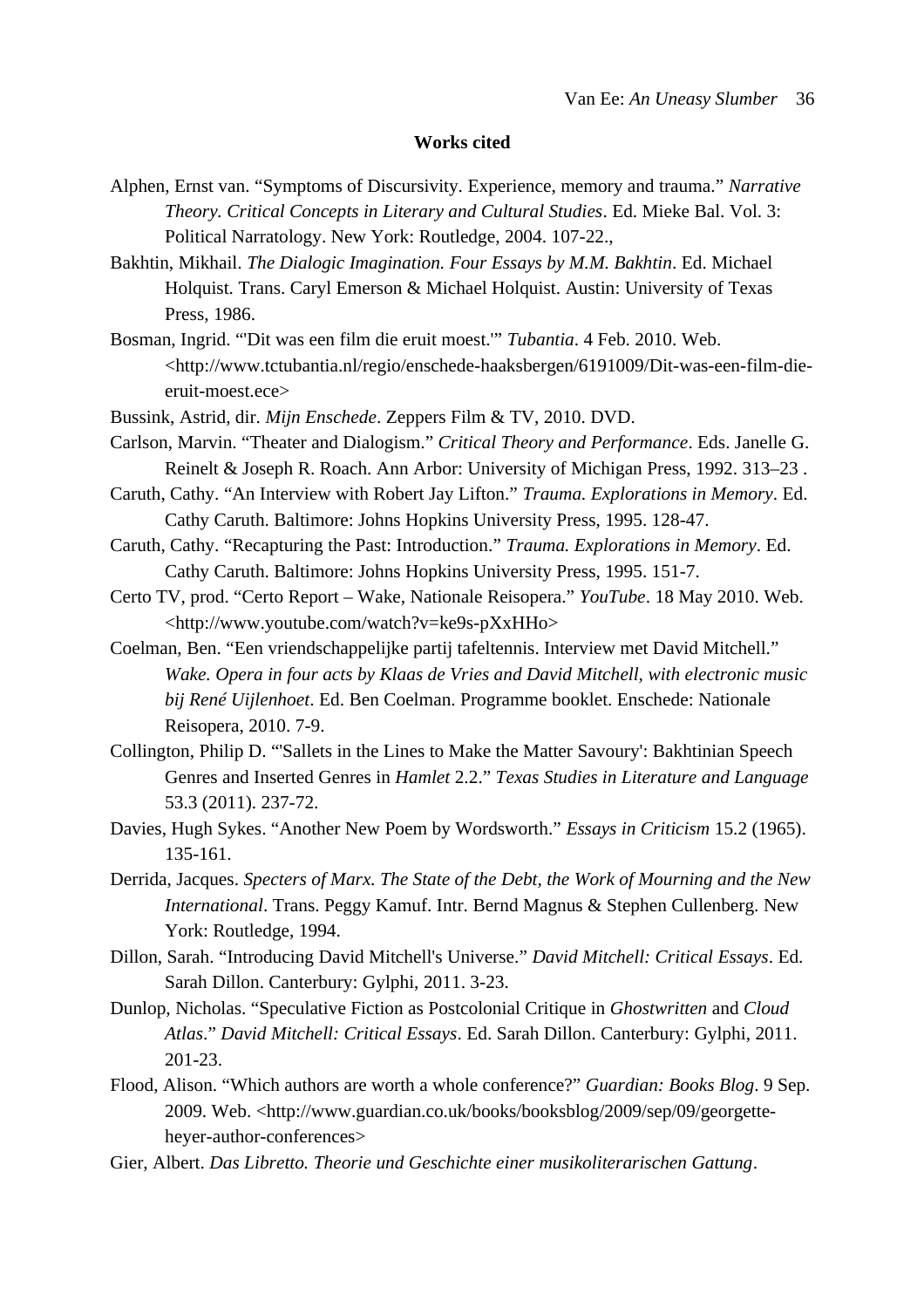Frankfurt a.M.: Insel, 2000.

- Hill, John Spencer. *A Coleridge Companion*. London: Macmillan, 1983.
- Hoes, Hugo. "Vuurwerkramp een plekje geven." *VPRO Gids*, 13 May 2010. Web. <http://gids.vpro.nl/2010/05/13/vuurwerkramp-een-plekje-geven/>
- Hoeven, Corinne van den, dir. "Terug naar Enschede." *Holland Doc Radio*. NPS, Hilversum. 2 May 2010. Radio.

Holquist, Michael. *Bakhtin and his World*. 2<sup>nd</sup> Ed. London: Routledge, 2002.

- Kellogg, Carolyn. "Getting academic about David Mitchell." *Los Angeles Times,* 2 Sep. 2009. Web. <http://latimesblogs.latimes.com/jacketcopy/2009/09/david-mitchell.html>
- Laub, Dori. "Truth and Testimony: The Process and the Struggle." *Trauma. Explorations in Memory*. Ed. Cathy Caruth. Baltimore: Johns Hopkins University Press, 1995. 61-75.
- Leeuw, Paul de. Interview with Astrid Bussink. *De Leeuw op zondag*. VARA, Hilversum. 8 May 2010. Television.
- Meadow, Mark A. *Pieter Bruegel the Elder's* Netherlandish Proverbs *and the Practice of Rhetoric*. Ed. Herman Roodenburg. Zwolle: Waanders, 2002.
- Mitchell, David. *The Thousand Autumns of Jacob de Zoet*. London: Hodder, 2010.
- ---------. *De niet verhoorde gebeden van Jacob de Zoet*. Trans. Harm Damsma & Niek Miedema. Amsterdam: Ailantus, 2010.
- ---------. "Nine Rooms." *Wake. Opera in four acts by Klaas de Vries and David Mitchell, with electronic music bij René Uijlenhoet*. Ed. Ben Coelman. Programme booklet. Enschede: Nationale Reisopera, 2010. 20-32.
- ---------. "Wake." *Wake. Opera in four acts by Klaas de Vries and David Mitchell, with electronic music bij René Uijlenhoet*. Ed. Ben Coelman. Programme booklet. Enschede: Nationale Reisopera, 2010. 36-61.
- ---------. "VOC en NL: Deel 4." Trans. Harm Damsma & Niek Miedema. *Vrij Nederland*, 26 Jun. 2010. 66.
- ---------. "Adventures in opera. David Mitchell on turning librettist." *Guardian*, 8 May 2010. Web. <http://www.guardian.co.uk/culture/2010/may/08/david-mitchell-opera-wake>
- ---------. *Black Swan Green*. London: Hodder, 2006.
- ---------. *Cloud Atlas*. London: Hodder, 2004.
- ---------. *number9dream*. London: Hodder 2001.
- ---------. *Ghostwritten*. London: Hodder, 1999.
- Nationale Reisopera. *Wake*. Comp. Klaas de Vries & René Uijlenhoet. Lib. David Mitchell. Perf. Orkest van het Oosten, cond. Reinbert de Leeuw. Enschede, 13 May 2010. Unreleased audio recording.
- ---------. "Wake Klaas de Vries vertelt over de opera 'Wake'." *YouTube*. 27 Apr. 2010. Web. <http://www.youtube.com/watch?v=y3QWP3BS6PA>
- Potter, Robert. *The English Morality Play. Origins, History and Influence of a Dramatic Tradition*. London: Routledge & Kegan Paul, 1975.
- Rzepka, Charles R. "To Be a Thing: Wordsworth's "A slumber did my spirit seal" and the Paradox of Corporealization." *Wordsworth Circle* 39/1 (2008). 56-61.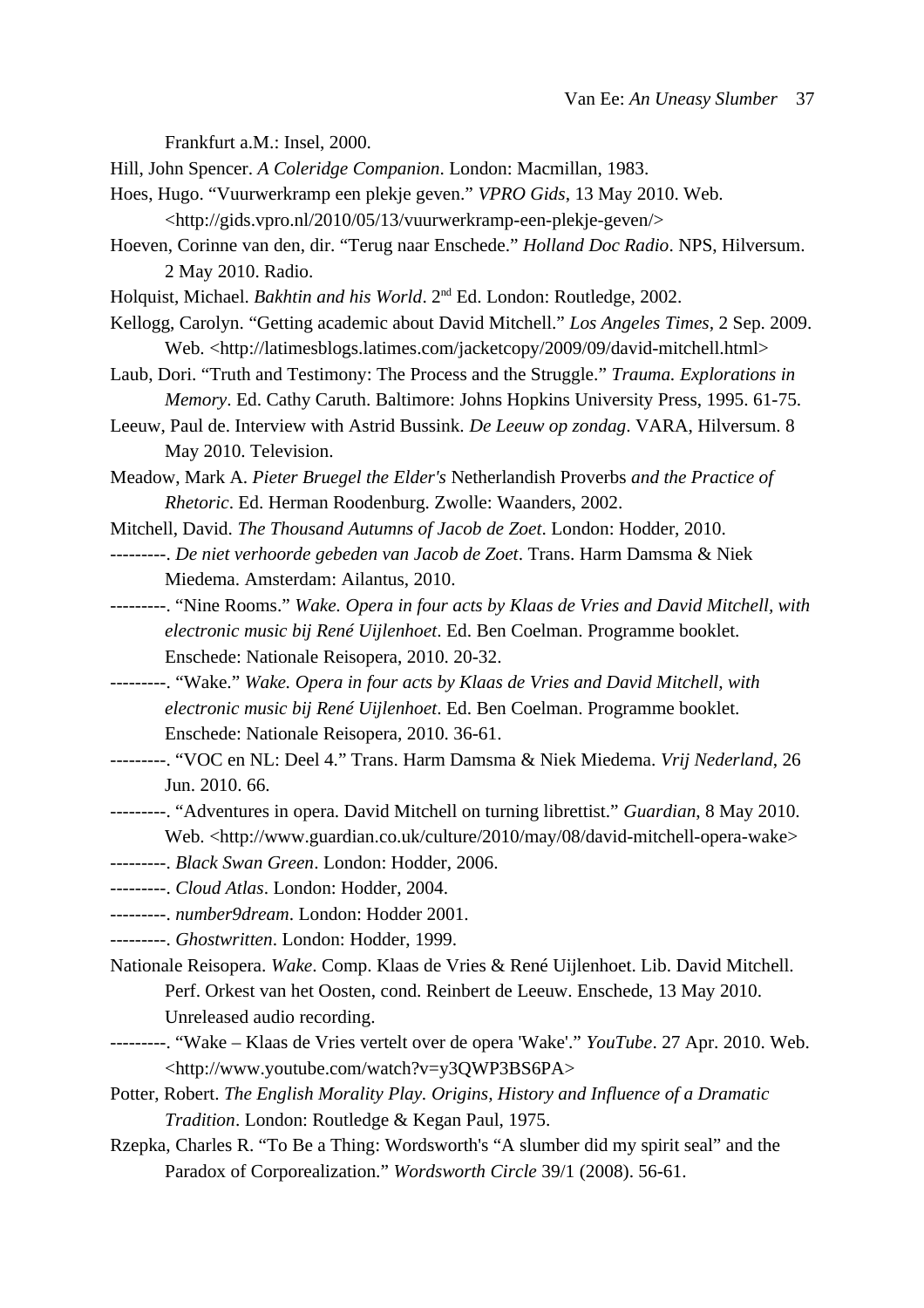- Schoene, Berthold. "The World Begins Its Turn with You, or How David Mitchell's Novels Think." *The Cosmopolitan Novel*. Edinburgh: Edinburgh University Press, 2009. 97- 124.
- Self, John. "David Mitchell Interview." *The Asylum*. 24 May 2010. Web. <http://theasylum.wordpress.com/2010/05/24/david-mitchell-interview/>
- Timberg, Scott. "How Ursula K Le Guin led a generation away from realism." *Guardian: Books Blog*. 21 May 2009. Web.

<http://www.guardian.co.uk/books/booksblog/2009/may/21/ursula-k-le-guin-realism>

- Valkenburg, Jochem. "Requiem voor een woonwijk." *NRC Handelsblad: Cultureel Supplement*, 7 May 2010. C04.
- Vries, Klaas de. "Het gevoel van een levensdans." *Wake. Opera in four acts by Klaas de Vries and David Mitchell, with electronic music bij René Uijlenhoet*. Ed. Ben Coelman. Programme booklet. Enschede: Nationale Reisopera, 2010. 11-19.
- Wijck, Frieda van. Interview with Astrid Bussink. *Cobra TV: Docville*. Canvas/VRT, Brussels. 2 May 2010. Television.
- Wise, Jennifer. "Marginalizing Drama: Bakhtin's Theory of Genre." *Essays in Theatre* 8.1 (1989). 15-22.
- Wordsworth, William. "Prelude. Book Eighth: Retrospect Love of Nature Leading to Love of Man." *The Complete Poetical Works*. Ed. John Morley. 1888. New York: Bartleby.com, 1999. Web. <http://www.bartleby.com/145/ww294.html>